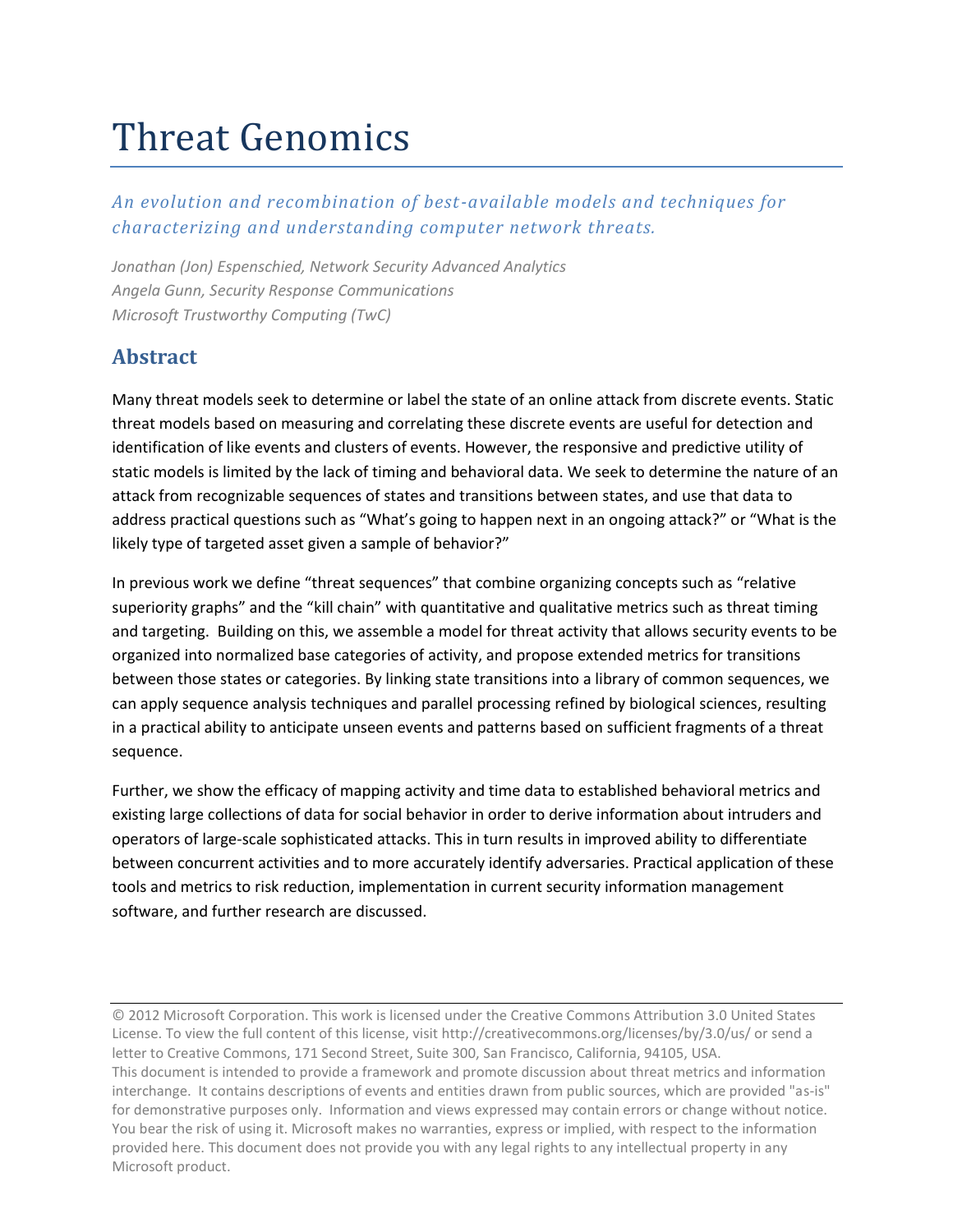# **Contents**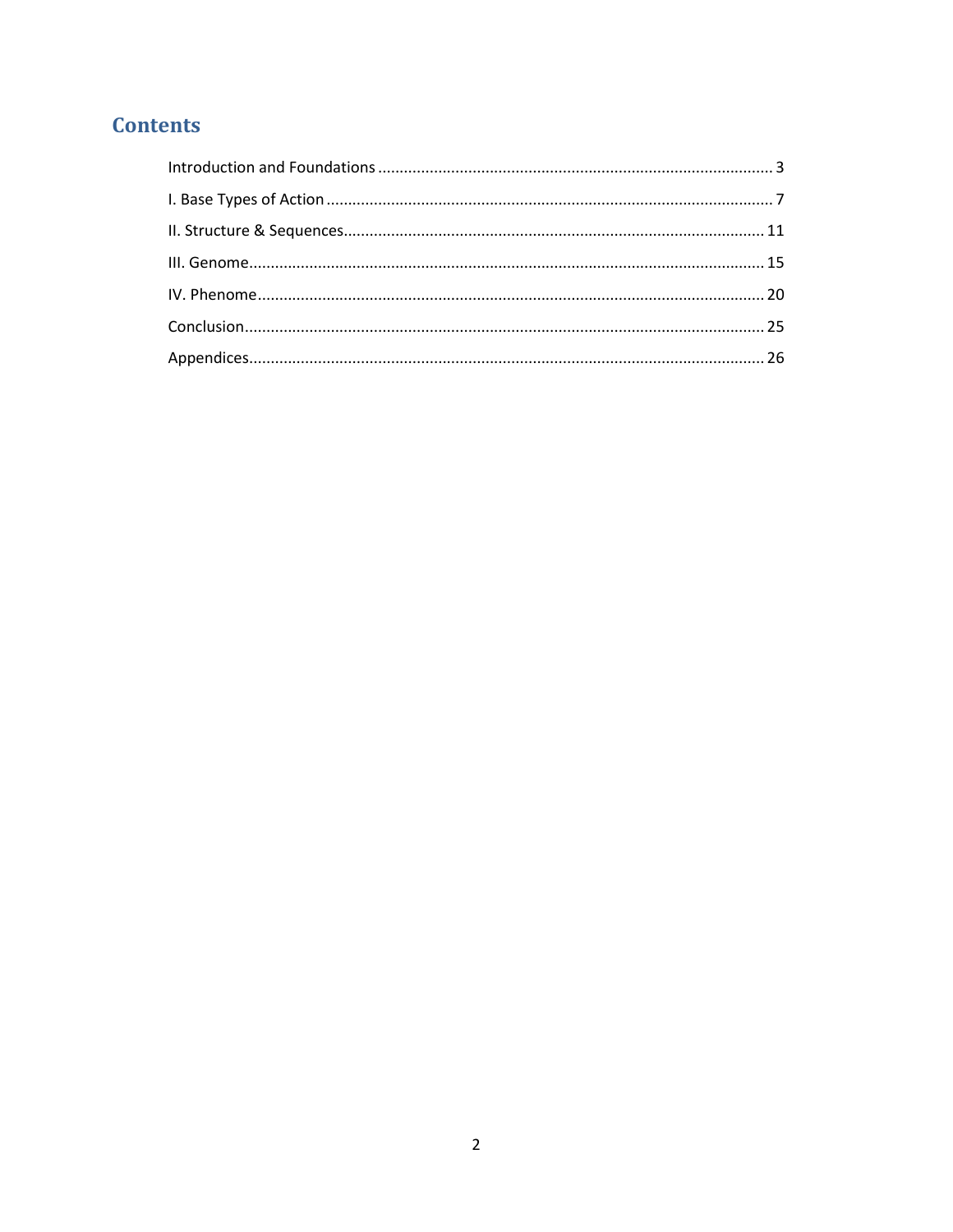# <span id="page-2-0"></span>**Introduction and Foundations**

The genesis of this model in its current "Threat Sequence" or "Genome" form has been slow and iterative. There is no revolution in this structure, and the authors and contributors expect (and hope) that it will continue to improve through use and discovery of areas where work is needed. Key ideas that formed the foundation of the Threat Sequence include both well-known models from technical ("cyber") and military theorists, as well as empirical observations about what worked (and didn't) when applied to real-world computer incident response.

### **Focus on Actors not Tools**

Foremost is the focus on actors and not tools. The age when a sophisticated adversary could be observed or characterized using a single signature or detection is long gone. An adversary that repeatedly uses the same tool or exploit within a single analysis domain can be described as *not very good*. Competent and serious adversaries do not make the work so easy; instead we must abstract our technical signatures and alerts with a layer of labels for actions and ask "What is the adversary doing?" Or "What are they after?" Only then do we have the right mindset and toolset to find an adversary that never retraces steps or reuses detected tools.

### **Influences from Relative Superiority and the Cyber Kill Chain**

The Relative Superiority model developed by Colonel William McRaven provided a set of key ideas for graphically modeling the activities of sophisticated military operations over time. McRaven's model showed the probability of mission success (Y axis) over time (X axis) from the perspective of an attacker. Over a series of analyses this work demonstrated that several consistent principles were common to successful sophisticated attacks, including knowledge of the target, and the simplicity and speed of the initial steps.



**Figure 1. An example of McRaven's Relative Superiority graphing**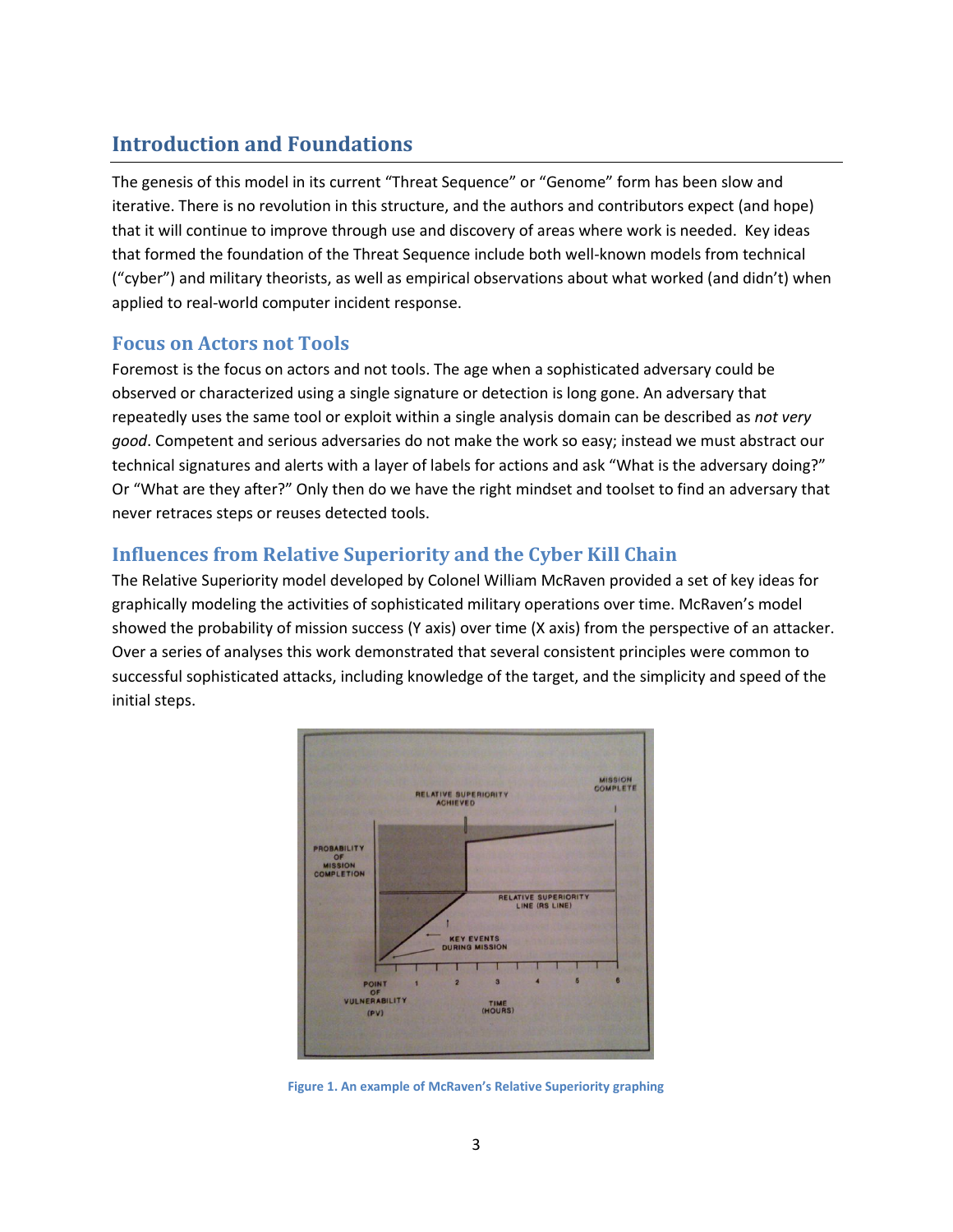While the Relative Superiority model's metric for probability of success, defined as the point at which relative superiority >50%, maps generally to information- and online-centric attacks (i.e. an attack is more or less likely to succeed), the specific percentage-based metric does not. Military history provides a rich library of methods and procedures to measure a given tactical situation, allowing quantitative assessment of events on a timeline.

However, models for online attacks are still relatively novel, and it's hard to defend assertions such as "compromise of a non-privileged account means 33% likelihood of attack success" or "maintaining ongoing access corresponds to 85% tactical superiority." McRaven's concept of operational superiority holds, but quantitative metrics simply don't have hard meaning in this context. In its place we pursue a sufficiently accurate interval metric or consistent set of categories that show a series of actions that often have a dependent relationship or can be arranged in a rough order of time.

The classic notion of the military "Kill Chain" includes four stages of an attack and the dependencies between them: (1) Target identification, (2) Force dispatch to target, (3) Decision and order to attack, and (4) Destruction of target. In a series of well-known postings by Mike Cloppert and a related paper, this military model was extended to show stages of computer network attacks and the dependencies between them. The result was the "Cyber Kill Chain": (1) Reconnaissance, (2) Weaponization, (3) Delivery, (4) Compromise/Exploitation, (5) Command & Control, and (6) Exfiltration.



**Figure 2. An example from the Cyber Kill Chain model and analysis**

This was a large step forward for characterizing attacks, especially for activities that fit the military concept of a maneuver: an actor uses a distinct capability to perform a discrete action on a target entity or asset. However, persistence, lateral movement, concealment, and some other activities are hard to characterize and pose some difficulty within the model.

### **Addressing Persistence, Movement, Transitions and Graph Theory**

Another set of models, such as one proposed by Trend Micro for characterizing targeted attacks on "cloud" infrastructure, handle activities that are difficult to represent in the Cyber Kill Chain. For example, a labeling model was proposed with: (1) Reconnaissance/Targeting, (2) Delivery Mechanism, (3) Compromise/Exploit, (4) Command & Control, (5) Persistence/Lateral Movement, and (6) Data Exfiltration. However, targeting and acquisition are still not addressed, making some activities difficult to correlate with similar actions. To handle these, we started to combine and extend similar concepts to handle real-world events from our records. The resulting set of "base" types of action are the minimum necessary to accurately characterize an attack for our purposes.

This set of 10 possible and often-sequential components of an attack together with their timeline form a "Threat Sequence." This set of possible activities can be used to describe most any whole or partial computer network attack.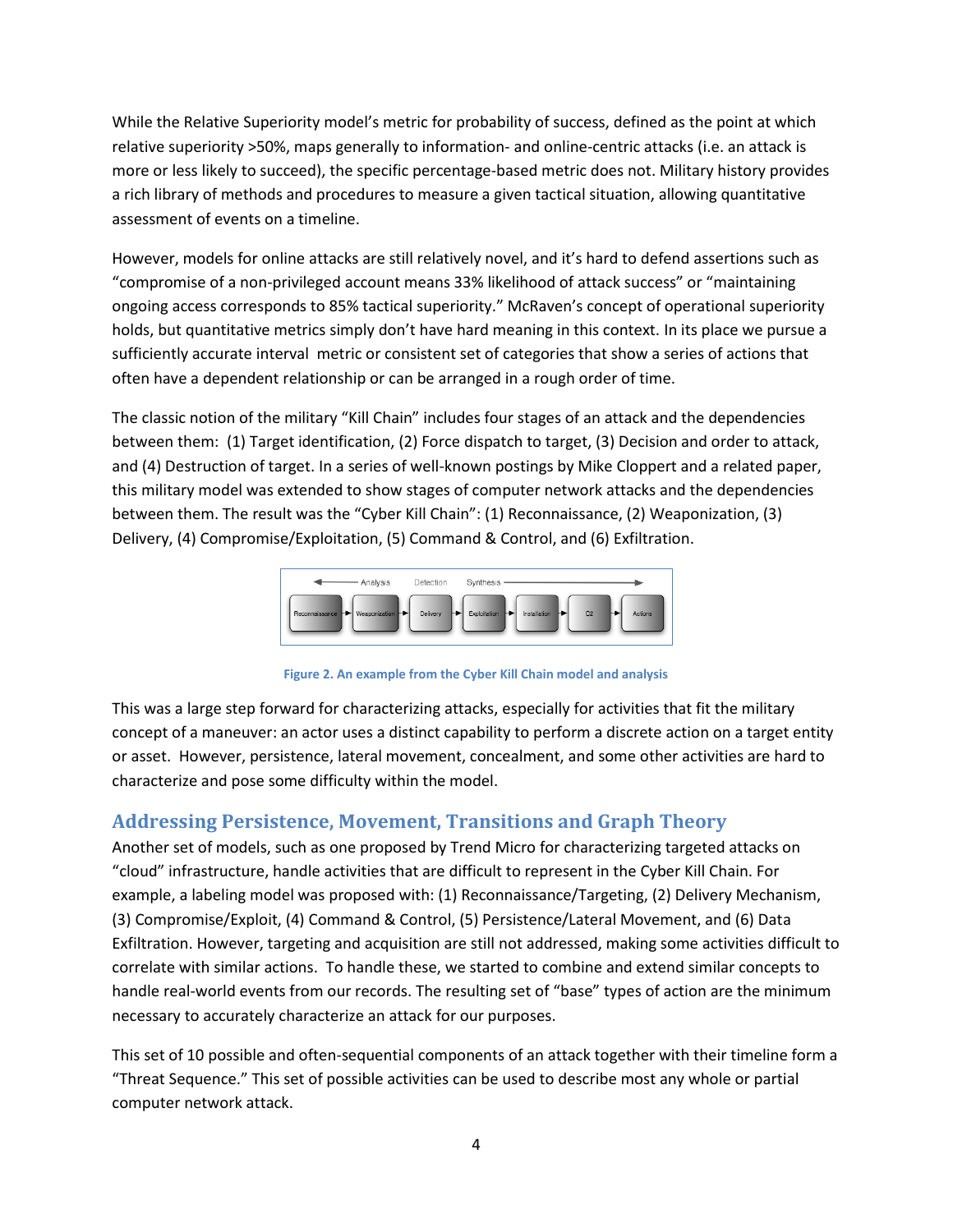The components are defined as "Base Types" of the sequence:

- 1. Reconnaissance
- 2. Commencement
- 3. Entry
- 4. Foothold
- 5. Lateral Movement
- 6. Acquire Control
- 7. Acquire Target
- 8. Implement/Execute
- 9. Conceal & Maintain
- 10. Withdraw

### **From Labels and Patterns to Sequences**

The ten base type actions are not always present in each attack, but they are common in the sense that any attack can be described – using these conceptual buckets or building blocks – with sufficient precision to allow meaningful analysis. In basic graphical examples, these base types of attacker's actions can be shown on a vertical axis, with a timeline on the horizontal, usually with the point of discovery as T=0. Also key is backward-compatibility and the ability to cleanly integrate with other models such as the kill-chain and various detection frameworks.

Certain Microsoft efforts, such as Project Broad Street led by Adam Shostack, also led us to take a closer look at the syntax of the sequence of activities and the transitions between them. When the nature of a disease and mode of transmission (the 'tooling' for a disease) are unknown, sometimes all we have to go on are the common actions and environment in a state transition. This led us to examine the transitions into and out of common stages or states of an attack, which in turn gave us insight into types of information to associate parallel or sequential activities that might otherwise appear unrelated.

There may also be "extended" action data that helps with remediation (e.g. details of a vulnerability and 0-day exploit), or information that is contextual and required for historical purposes (e.g. the political backdrop behind Stuxnet), but a Threat Sequence of base types of action tell the story with sufficient detail for our purposes.

### **From Sequences to Genome and Phenome**

Iterative refinement and recombination led to a composite system that can be mapped to most others, including backward compatibility for those using the kill-chain model and its variants. Known earlier as the "attack curve," this Threat Sequence model is intended to provide the best-present balance between precision and implementability, between extensibility versus backward compatibility, and between theoretical elegance and practical use.

If we have in hand a solid language for characterizing threats and an understanding of historical events and patterns, we have put a good and rich body of semantics into an extensible and durable syntax. What we get out of it, then, depends on how well we utilize it, and whether we can maintain a good balance between theoretical elegance and practicality.

The "genomics" analogy between threat pattern modeling and biological genetic pattern analytics appears to hold, allowing us both inspiration and direct borrowing from that realm's techniques for detection and recognition. From genetic sequencing, we can look at incomplete data or fragments of the Threat Sequence, and use objective data or "hard markers" to predict the missing pieces of the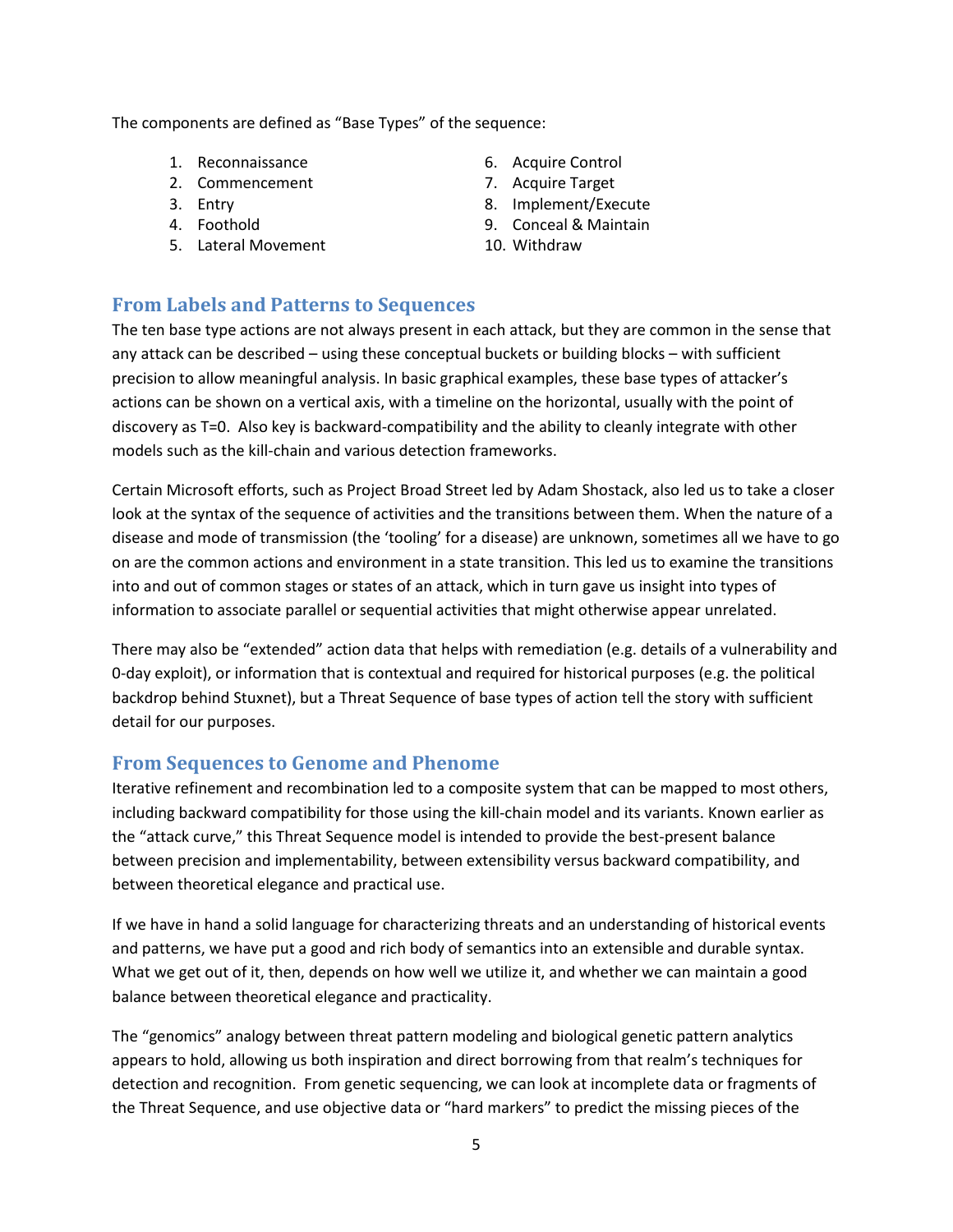patterns. In many cases we are also in a position to observe the expressions of human actors' behavior – observable characteristics that form a parallel "phenome" to the hard markers. Those behavioral "soft markers" can help to predict missing pieces of the same attack patterns, improve our confidence in pattern matching, and differentiate between groups of actors with similar tooling and goals.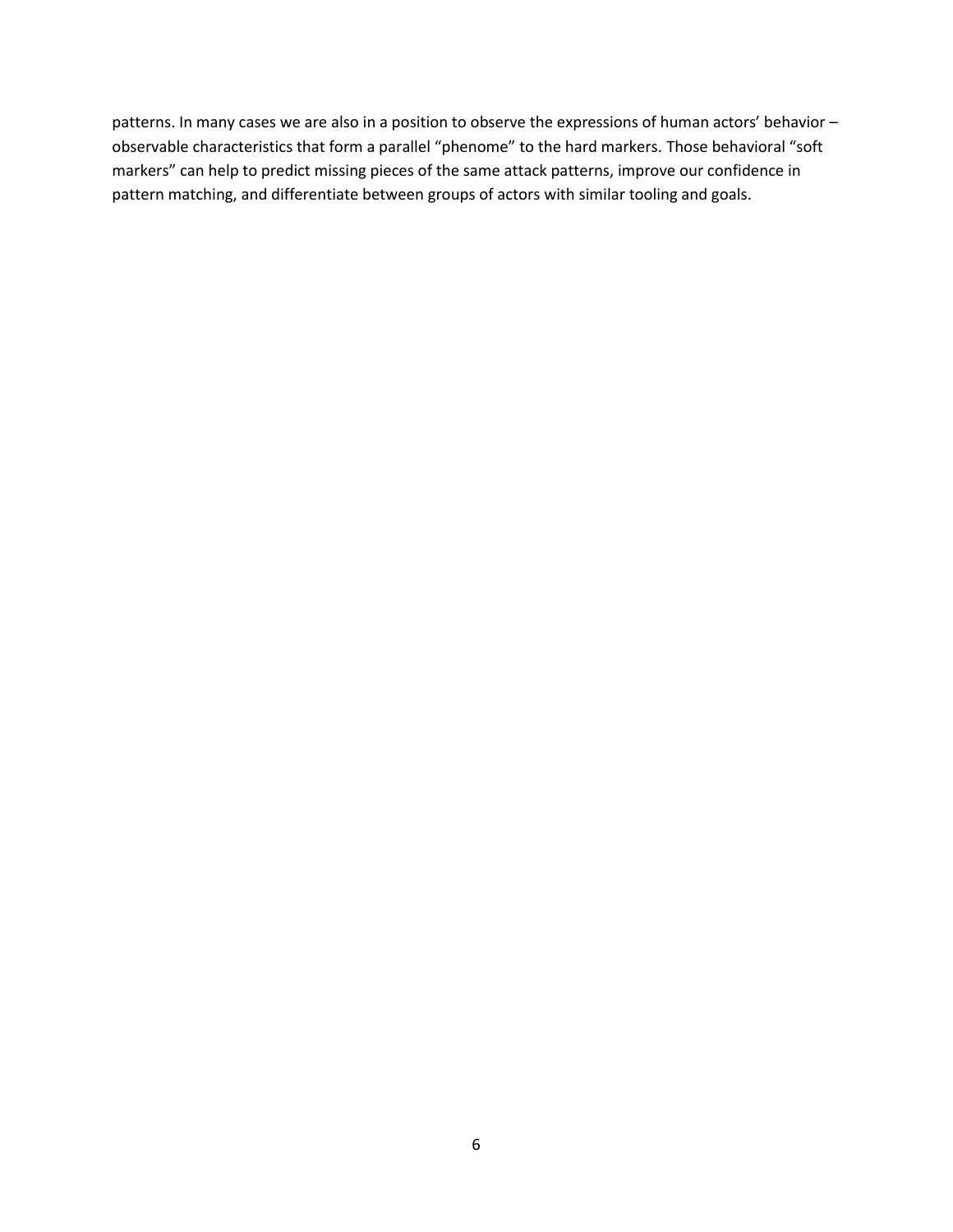# <span id="page-6-0"></span>**I. Base Types of Action**

The purpose of modeling an adversary's actions is to get as complete a picture as practical, so that it can be understood and used in the future. Specifically, when considering something composed of many parts, we want to coherently characterize related components and their relationships. For computer network attacks, the components are "base types of action" towards a functional goal, and attributes associated with the activities.

### **Forest and Trees**

The threat landscape has changed radically in the past decade. Network attacks of the late 1990s or early 2000s were often technical attacks that could be countered with technical defenses. No more; modern attacks are more likely to target human operators, relying on social engineering or deception to compromise credentials, then proceed with other stages of an attack using valid credentials to access authorized resources. We have to be able to detect and respond to changes in behavior, yet many preventive and detective defenses are still oriented toward solely-technical attacks, lost in malware signatures and tool analysis, and ignoring detectable behavioral changes.

Our functional goal is to refine a tagging system or taxonomy that characterizes patterns sufficiently for analysis and comparison with past and present actions. However, before attempting to gather objective attributes and build a sufficiently accurate characterization model, it is important to consider what not to do.

### Avoiding Subjective Attributes and Judgment

Much of the current body of work on modeling of advanced persistent threat (APT) or determined and sophisticated adversaries seems to either take the form of overextended technical analysis of tools, or originate from military human intelligence (HUMINT) applied to technical artifacts. In some cases, analysts appear to be convinced they have found a distinct human adversary based on a technical signature that may be common across disparate groups of actors. In other cases investigators may conclude that multiple attacks are tightly related based on finding common code in tools, despite evidence that code reuse is prevalent even between nation-state actors engaged in active conflict. Anthropomorphism, extrapolation, and wishful thinking are rampant.

### Sufficient Characterization with Objective Attributes

In contrast, much of what we present here is an attempt to follow the common traits of signals intelligence (SIGINT), which when managed properly permits only the observable into analyses. There is little or no trust of informers, few manual sources, and little speculation about code ninjas or black helicopters. To pursue characterization and completeness of a series of actions, we prefer to only look at similar historical actions, which are often an excellent indicator of future events and sometimes the only rational guidance one can find. In every case, we try to stay within the limits of reasonably objective metrics.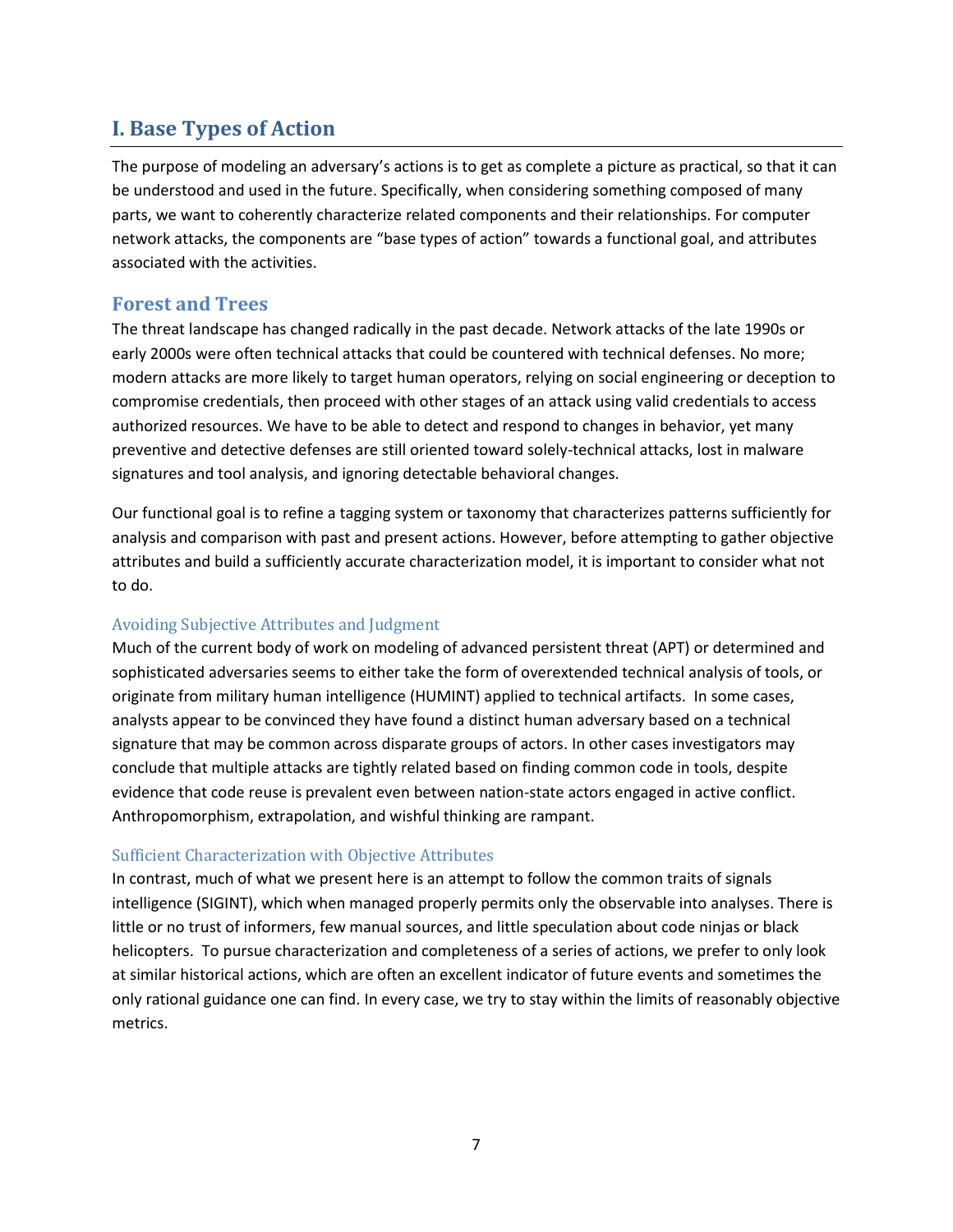### **Ten Base Types of Action**

In development and analysis, ten components provided sufficient precision for detection, analysis, and other purposes -- without requiring collection by analysts of subjective information such as intent, or encouraging quantitative metrics with exaggerated precision. These ten components of a sequence are defined as "Base Types of Action":

- 1. Reconnaissance
- 2. Commencement
- 3. Entry
- 4. Foothold
- 5. Lateral Movement
- 6. Acquire Control
- 7. Acquire Target
- 8. Implement/Execute
- 9. Conceal & Maintain
- 10. Withdraw

As noted earlier, these types are also backward-compatible with other models such as the kill-chain, and are designed to cleanly integrate and various detection frameworks. For example, the first four stages of the "Cyber Kill Chain" model map one-to-one with Threat Sequence base actions, and the latter six Threat Sequence base actions cover the remaining kill chain data with increased specificity.

Note that while there is an apparent natural order based on conceptual dependency, they are numbered here for reference only. In practice it is rare for a real attack to include all base types sequentially, and improbable in the extreme to detect an attack at its initial reconnaissance.

### 1. Reconnaissance

Reconnaissance includes knowledge-gathering activities such as area target identification, point target identification, target refinement to identify assets and entities, technical mapping of an environment, probing for vulnerabilities, and any other activities that are observational and can be applied to future adversarial actions. Note that this type of activity is rarely the first detection of an attack, so it may be useful to implement timestamps in an event database that are relative (Δ-T, in retrospect for this activity) to the first detection.

### 2. Commencement

Commencement is the point at which an adversary deploys tools or actions. The start of an attack does not necessarily mark the end of (1) Reconnaissance, as observation and knowledge gathering may continue, but the adversary has passed a threshold of observation and identification of vulnerabilities, and proceeded into engagement. Indicators in this stage may include discovery of intrusive scanning, active probing for vulnerabilities, phishing campaigns, or weaponization (per the Kill Chain model) of data or technology gathered earlier.

#### 3. Entry

The traversal of a primary security boundary or network border can be characterized as entry by the entity responsible for that border. This traversal may take many forms, including a first successful entry or direct breach of a system, an 0day exploit against an external-facing application, a social engineering compromise of a person with basic privileges, or physical intrusion into controlled but not critical areas. Broadly interpreted, this includes any type of action that results in an adversary having basic access to one or more internal environments. The kill-chain "delivery" stage often maps to this type of action.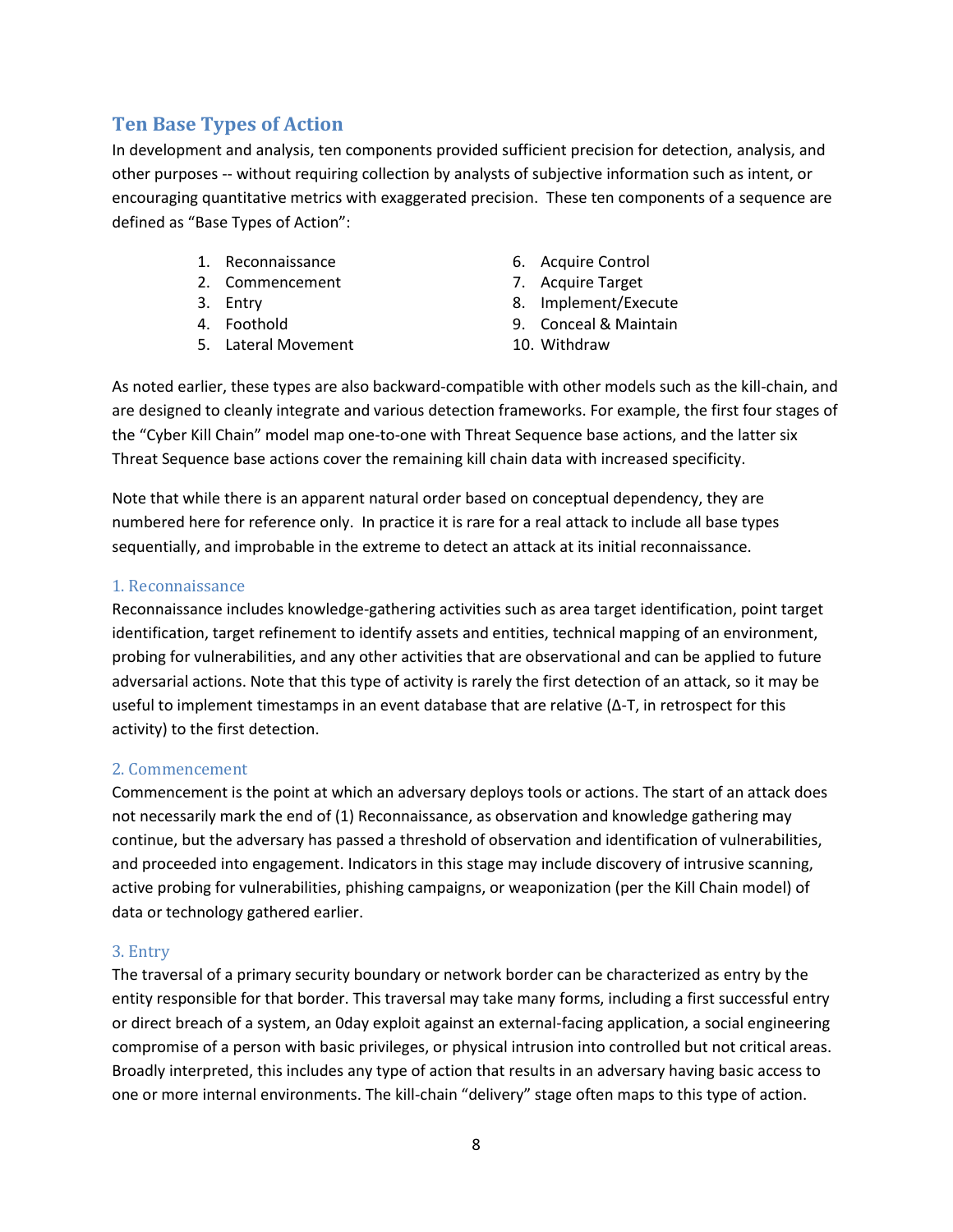#### 4. Foothold

The most common form of foothold is an adversary's breach of a system with low privileges or local credentials. The adversary is able to stay resident in the environment (actions that give only access would be characterized as multiple entries), but control or credentials used to stay resident are not privileged beyond the compromised system or applications. In the kill chain, this may be characterized as compromise/exploitation involving non-privileged hosts or credentials. Indicators may include localized compromises of a system, compromise of employee credentials, uploading tools, installation of remote access tools, and attempts at privilege escalation.

#### 5. Lateral Movement

Lateral movement is the freedom to explore from within. When an adversary has the ability to move beyond a system or non-privileged environment in which they've established a foothold, the immediate network and adjacent logical environments are at risk. Indicators of this type of activity include detection of movement in network flow data, proximate reconnaissance activities within the environment, compromise of adjacent non-privileged or non-key systems and networks, and attempts to "pivot" controls or credentials to areas or assets of higher value. In McRaven's Relative Superiority model, this corresponds to the lower threshold of control superiority in an environment; the adversary has freedom of movement but has not yet established area control or crossed the "RS50" mark. Extended periods of activity in lateral movement with little progress may indicate insufficient reconnaissance, ineffective capability, or poor targeting depending on other factors.

#### 6. Acquire Control

Acquiring or establishing privileged control in an environment allows an adversary free movement and access to assets and resources. It may be possible to detect and observe an adversary taking these types of actions, but it becomes difficult to dislodge an adversary that wields privileged access and control over a whole environment. This corresponds to the kill chain command and control stage, and to the upper side of McRaven's Relative Superiority (RS50) threshold. With an adversary in this stage, their attack is more likely to reach a state of success than not.

Indicators that an adversary has established area control may include loss of privileged administrator credentials, elevation of privilege in other accounts, and installation of backdoors or remote access tools on systems with sensitive data or applications. With certain classes of attacker, this type of activity may not mark the end of (5) Lateral Movement; in fact lateral movement may markedly increase for those intent on gathering all available assets or when first-line attackers are done and pass the access (or sell it) to lower-level actors.

#### 7. Acquire Target

When an adversary can access a target asset, neutralize point target protections, and otherwise consolidate control over an asset, resources, or capabilities, that adversary is said to have acquired a target. It may be useful to compare (3) Entry and (4) Foothold (control of a non-privileged system and environment respectively) to (6) Acquire Control and (7) Acquire Target (control of area and point targets respectively). Indicators that an adversary has control of a target may range from deactivation of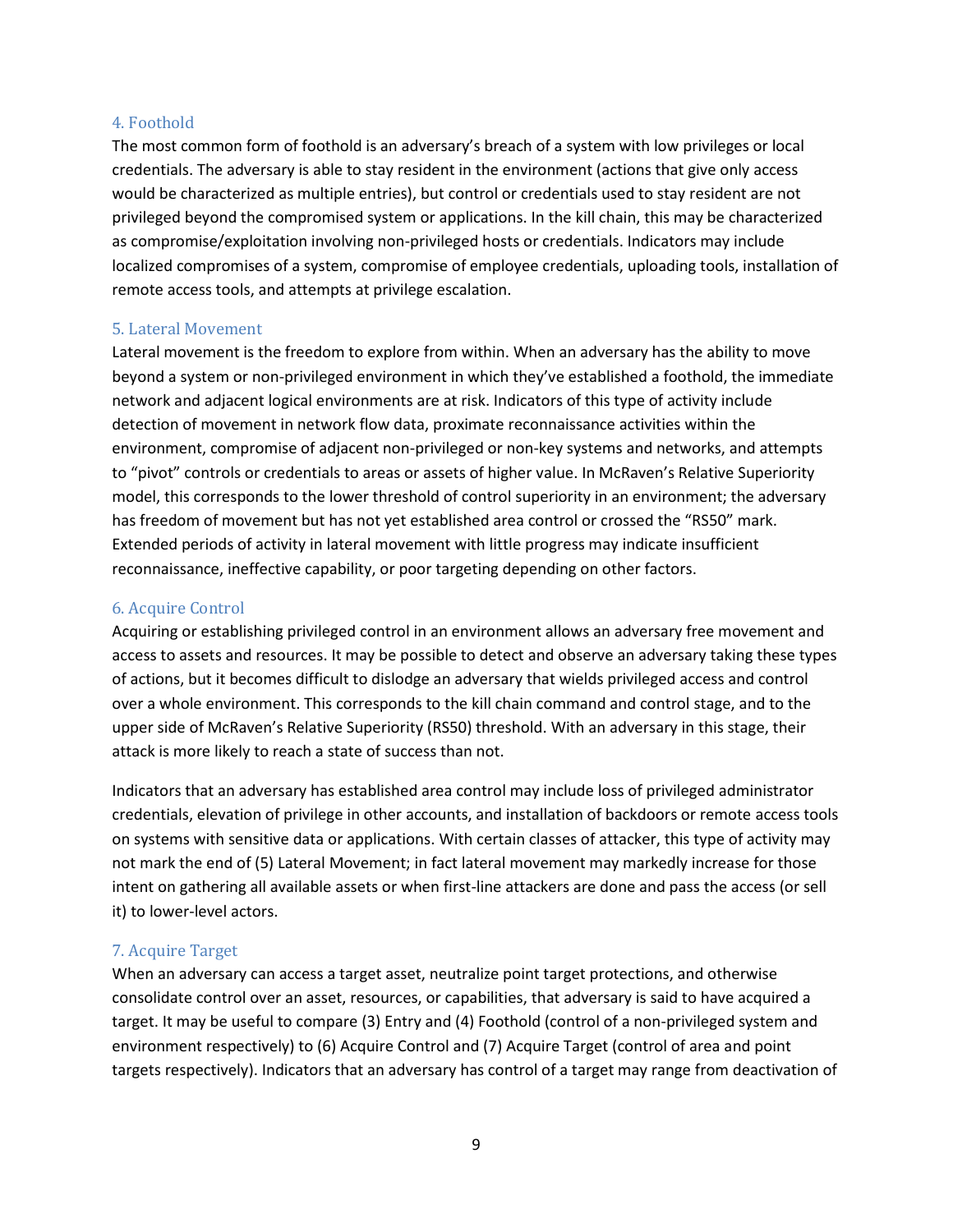key administrative controls, to filtering and compression of data files for future transport, or PKI system compromise.

### 8. Implement/Execute

Implementation of a process, or execution of attack code on an acquired target, mark this base type of action. Indicators may include alteration in the function of key applications, consolidation and integration of control, exfiltration or destruction of data, or even communication of demands for ransom or other actions. An adversary's operations on a target generally correspond to the Kill Chain model's stage of exfiltration or actions on objectives.

### 9. Conceal & Maintain

With sufficient control of an environment and its contained systems, an adversary may be able to remove or alter security logs, implement decoy(s), periodically check backdoor access, or otherwise conceal and maintain their presence and activities. Indicators of this type of activity are often indirect; they may include corrupt or missing logs, aberrant behavior of systems or applications, or loss of access by administrators. In worse cases, indicators may come from business processes, financial checks and balances, or technical controls outside the organization. At this stage the target environment may be described as chaotic, as the owner has lost or has limited awareness of activities and events, leaving security responders to take action on symptoms rather than causes.

### 10. Withdraw

Withdrawal shows an attacker or adversary has completed its significant actions and intentionally departed *under its own terms or capacity*. Note that an adversary driven out or removed is not said to have withdrawn; in such cases the actions toward removal are taken by the environment's owner and not the adversary. Indicators may range from validated logs indicating conclusion of actions, removal of previously detected tools and access, to key indicators from external parties. In more serious cases, the withdrawal may be indicated by even more disruptive actions such as self-destruction of remote access or concealment tools, or wholesale destruction of data on affected systems.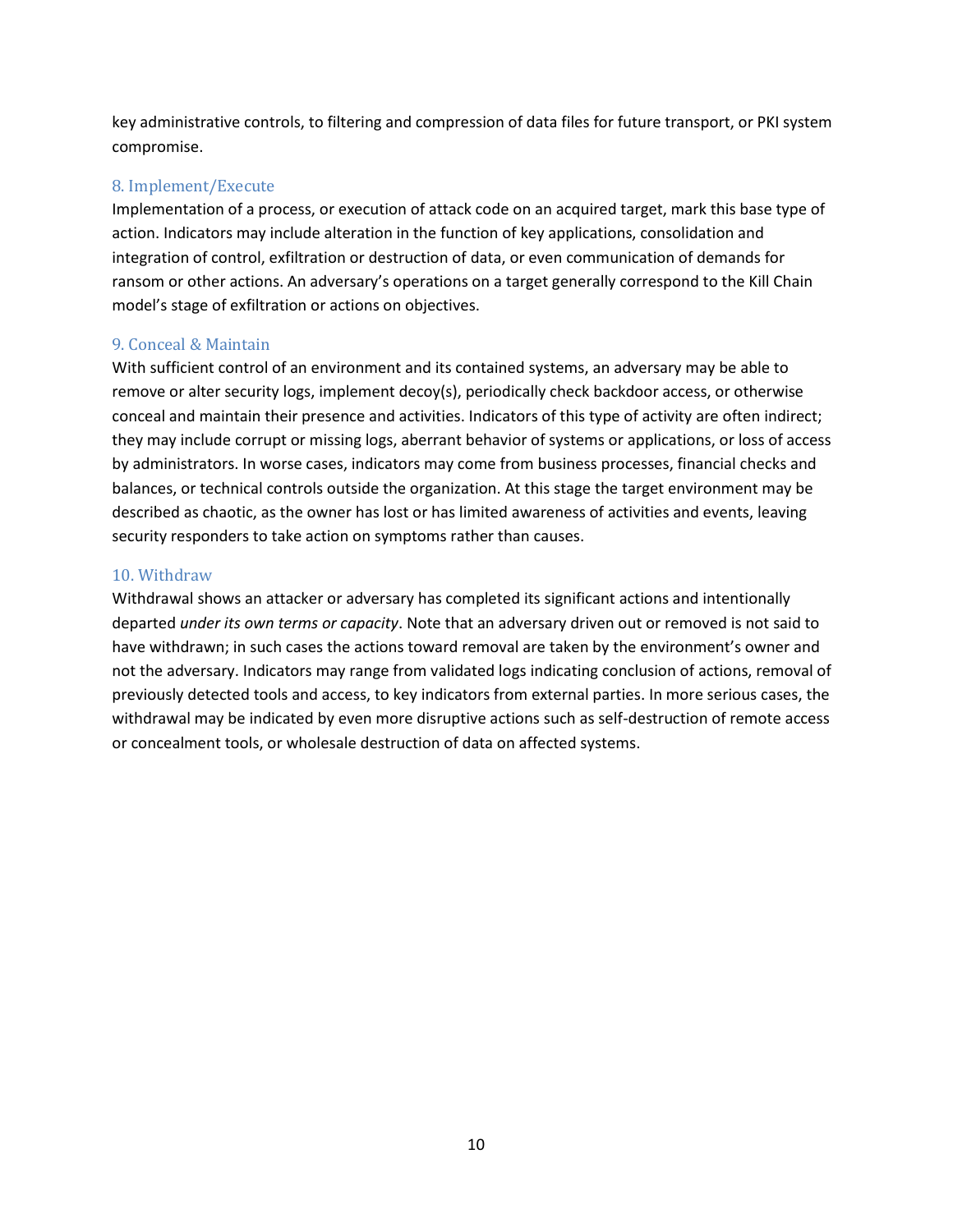# <span id="page-10-0"></span>**II. Structure & Sequences**

Predicting the future by extrapolating the possible is a path down which lies madness. Those seeking to avoid paranoia can find solace in history: A well-formed database of historical events is useful for estimating present or subsequent moves of an adversary based on patterns of past actions. While sophisticated adversaries may use a given tool only once or produce a distinctive 0day when necessary (or frustrated), the behavior of operators moving through a sequence of base actions often remains consistent for long periods and over multiple campaigns – consistent enough for our purposes to model, correlate, and build mechanisms for improved detection and response.

This gives us a path forward, through a small list of tasks:

- Find or build a collection of relevant events, and build a library of their threat sequences.
- Assess and evaluate what controls are present in the environment, and build a matrix to show which can give indication of activity or alerts in each base type of action. (In several cases, such as lateral movement or acquisition of targets, there may be no purpose-built control and a set of compensating controls and correlated analysis may be the only option.)
- Evaluate the common attributes available in each type of alert, to improve or enable the process of correlating activities.

### **Building a Library of Known Threats**

To measure and understand new events, it is necessary to have a knowledge base from which to start. Even organizations that have not experienced a major attack can create a small analytical library of events. With logically sufficient building blocks in hand, it is possible to look back to historical events and define patterns that can help with detection, understanding, and response to new events.

### Finding Relevant Events

The initial library of events should be relevant to the group or organization; this can be by assets at risk, business type, size, financial attributes, supply chain, or any other major factors that relate to actual risk to the organization. For example, a bank might select well-documented network intrusions into credit card processors, but not nation-state attacks against government agencies. On the other hand, a regional energy utility might be concerned with both credit card processing because of its payment systems, as well as nation-state attacks that are relevant to operating critical infrastructure such as hydropower and flood control systems or a nuclear power plant. A variety of creative activities may be employed to gather relevant incident data; we employed games, trading cards, and other exercises to positive ends.

Relevant events can be cataloged, and the pattern of actions for the event documented using the base types of action. Where possible, the timeline of events has proven useful, as described in later sections. Not every type of action will be present in each relevant event, and it may be common to see jumps, omissions, loops, or other non-linear progression.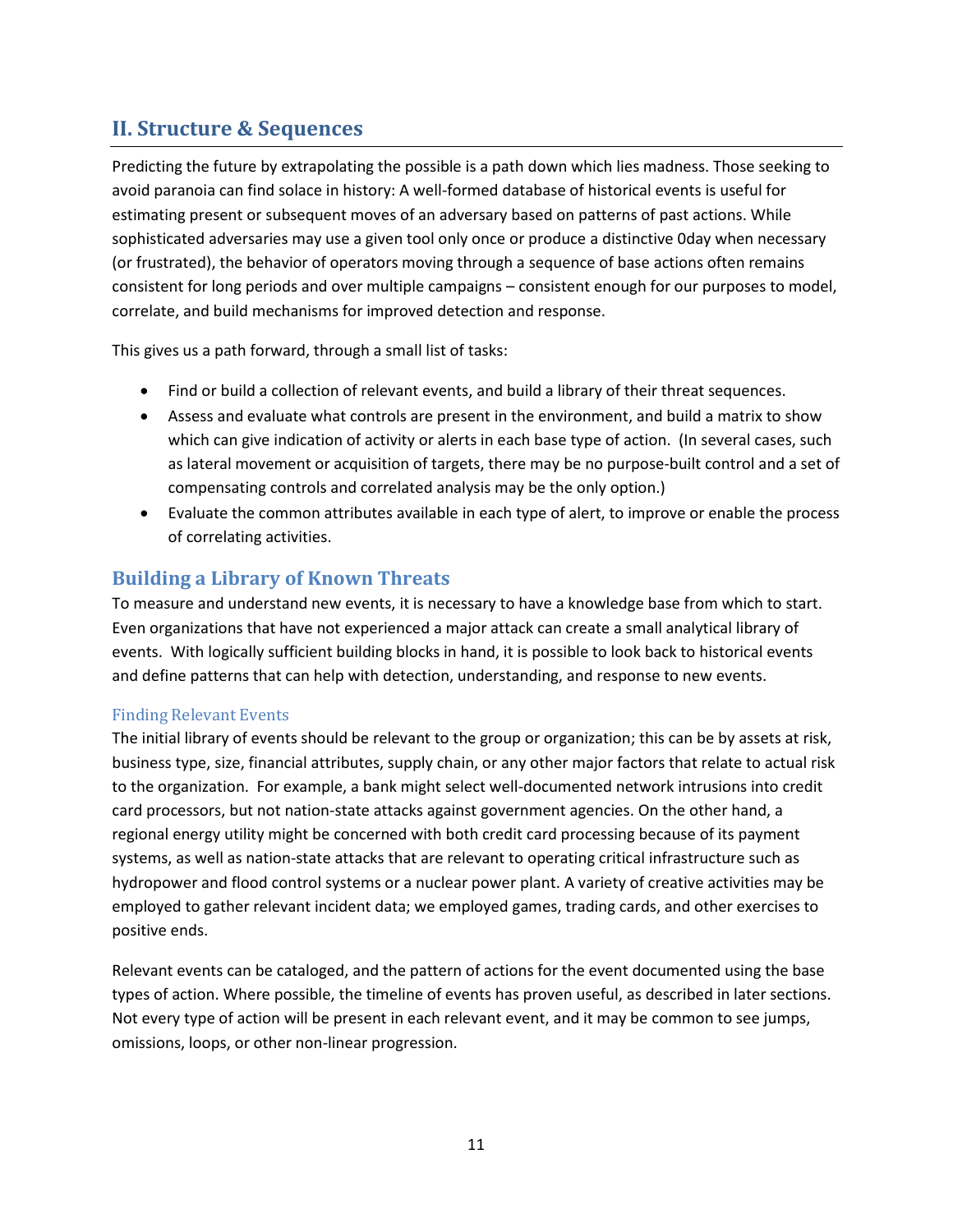#### Linking Base Actions by Attribute or Time

Base types of action all have some comparable attributes, such as the mode of detection (often an "indicator of compromise" or similar); time of detection and duration; number of concurrent, sequential, or periodic actions; and a source, destination, and vector (which often shows an immediate but not end target). The data used to associate detected actions depends on the environment, but will usually include all of these basic attributes. Extended information may be quite detailed, ranging from packet captures and network flow data to threat intelligence data.

### **Data Sources and Indicators**

For network attacks in the present and future, a variety of alerts and indicators may be available. Some will be direct and trivial to interpret; when an anti-virus or host intrusion-detection system sends an alert, there is usually a problem on a computer system that can be characterized as a foothold, or acquiring control of a higher-value system. Other activities, such as lateral movement and concealment, may require combinations of alerts, careful configuration of heartbeat signals, or correlation engines to ascertain their occurrence.





The combination of data sources or "feeds" are different for every organization, but a common approach is to make a simple matrix of relevant controls compared to the base types of action. In its simplest form, this can identify areas in which there are insufficient controls, before any detailed threat modeling is undertaken. Subsequent iterations can be used to refine the controls for detecting each type of action. Tabletop exercises based on the library of known threats can be used to validate that appropriate controls are in place.

NOTE: Certain further developments in this area may be available under NDA or similar agreement.

### **Common Attributes to Relate Base Actions**

Constructing Threat Sequences requires some way to associate events. In many cases the most expedient option is to use a commercial correlation tool, which provides a consistent format for intake of event data so that the events may be processed and connected to other events or states. However, this is certainly possible for those without such tools or wanting to pursue detailed correlation through custom tools or manual processes. Finding and defining relevant attributes for each base type allow us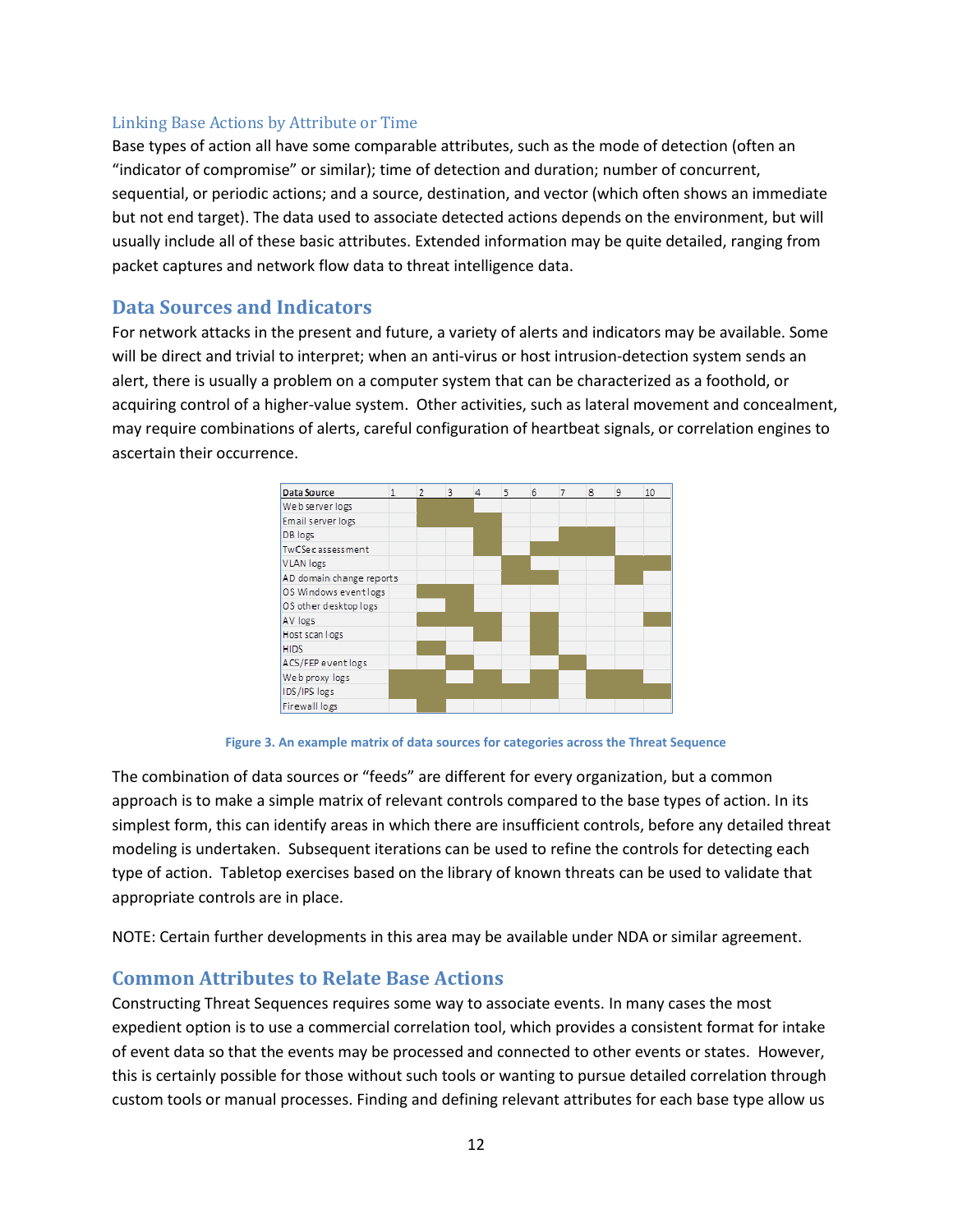to connect, group, and ultimately correlate activities that might otherwise appear unrelated. These attributes will vary for every organization and environment; those in the following sections were useful in our inquiries.

### Commonly Gathered Attributes

We found the following starting set of attributes were useful as a baseline for most scenarios in which the threat sequence modeling was used to organize threat data.

- An identifier (ID) and optional name for automatable reference to the event or action
- Time detected, usually a marker of first detection set by an IOC
- Duration start, Y/M/D/H (or ∆- D/H time in retrospect)if different from time detected
- Duration end, or last known/confident detection
- Base type of action, usually estimated by analyst or normalization rules
- Source of alert or detection, specific or in aggregate with ID that allows traceback
- Targeting, including evidence of randomness or selection by opportunity, area, sequence, or point
- Estimation of operational and technical sophistication
- Indicator of Compromise (IOC) record, if available
- IDs of all involved source/destinations, whether system, account, or application
- Vector, showing incoming, outgoing, stasis, or lateral movement; avoiding intermediate guesses of victimhood or attribution

### Extended Attributes

The following information is commonly available, but is often focused on a specific vulnerability or incident. When adjusted for the environment, these pieces of data may provide additional insight and ability to correlate with other actions or events.

- Time in relation to potentially related Base Actions
- Evidence of human behavior, including parallel or sequential actions, decisions, escalation, coordination, defacement or other markers, and other behavioral attributes
- IOC or other alert record
- Alert source and type
- IPv4/6 and any DNS records for involved entities
- IP flow or trace data, or other captured data in the alert
- Target asset sensitivity or entity access level; a suggested basic nomenclature is:
	- Low: Public or low business impact data for which integrity outweighs confidentiality Higher range: Negotiable assets (money/financial assets which may be insured)
	- Medium: Confidential or medium business impact data Higher range: Tools, code, credentials, or data which allows elevation
	- High: High business impact data, such as critical trade secrets and classified data Higher range: Assets affecting human life and safety, or compartmentalized information
- Organization type, usually by industry, size, or business relationship; such as:
	- General populace/individuals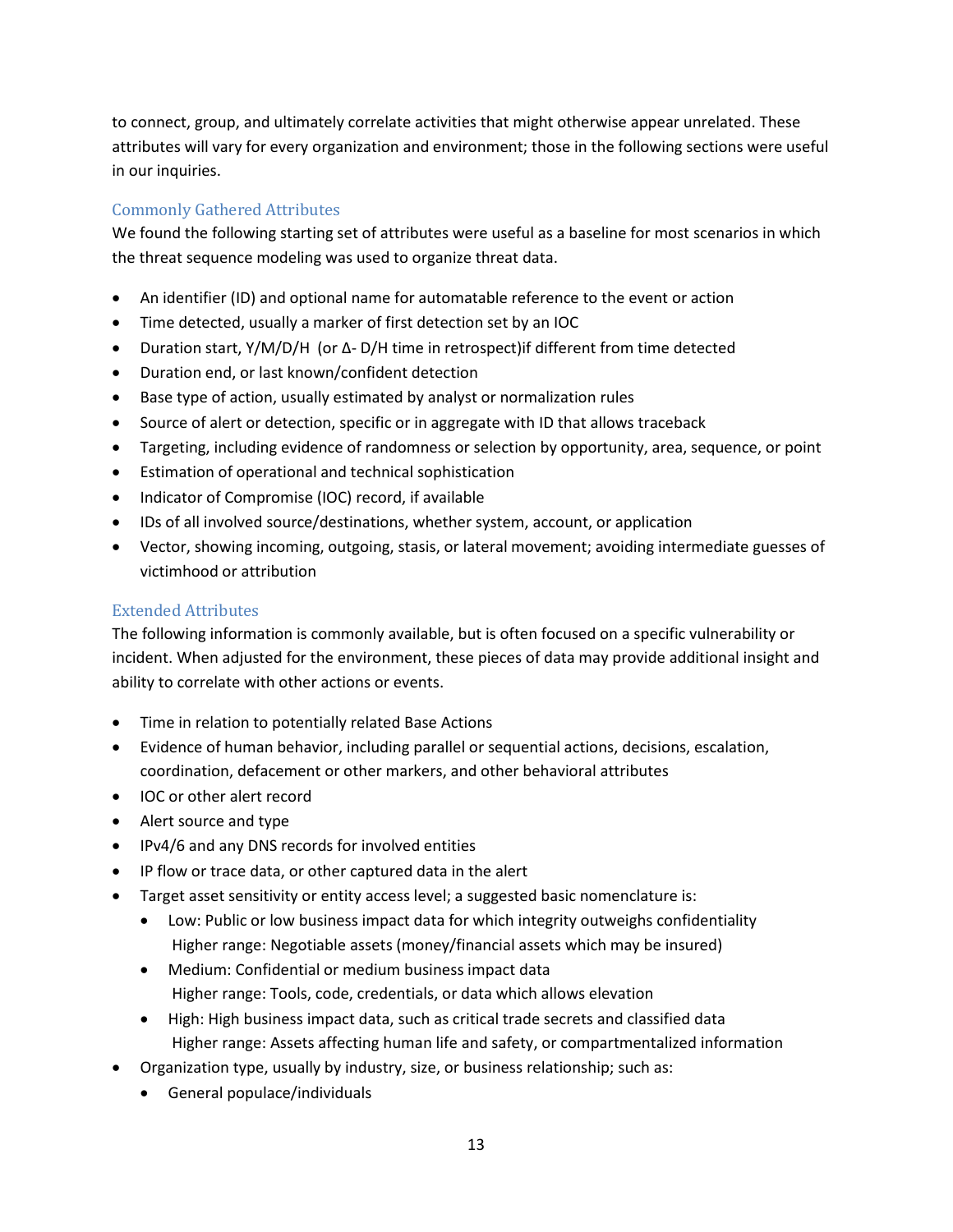- Education, research, and other independent nonprofits
- Technology and telecom organizations including software, hardware, integrators, and operators
- Industries including service, retail, manufacturing, and materials producers
- Infrastructure and transport including all utilities
- Finance including banks, CU, credit, transaction processors and financial NGOs
- Government including all fed/state/local civilian agencies, domestic intelligence, and law enforcement
- Military including geopolitical actors, international intelligence and some NGOs

### **Preparing for Analysis**

With only a basic set of events characterized by base action and time, it is often possible to see notable patterns even at the outset of analysis. For example, persistence without progress in the first few stages of an attack (i.e. compromise of low-privilege credentials or foothold systems without the immediate ability to elevate and proceed to other activities) is a reasonable indicator that the adversary did not conduct extensive reconnaissance or detailed targeting. Conversely, fast attacks that are wildly successful are often revealed to have long and detailed reconnaissance upon investigation.

Other common findings include higher operational sophistication in line with higher value of assets, but no particular correlation between technical sophistication and targeting effectiveness or persistence. (Sophisticated adversaries are just as often content to use mundane tools carefully; the use of 0days is not a good indicator of operational sophistication. Broadly speaking, thieves and vandals don't behave like nation-state actors or industrial spies. Simply mapping relevant historical events against the base types of action may prove useful in context.

In addition, it is important to recognize common fallacies about modern network attacks. Similarappearing attacks may be very different in technology and management. Not every attack follows the same dependencies, and some attacks may skip entire types of action. By limiting data input to observed actions and patterns, and not the possible future or estimated capabilities of an adversary, more dependable analysis templates can be created. This sets the stage for analysis described in the following sections.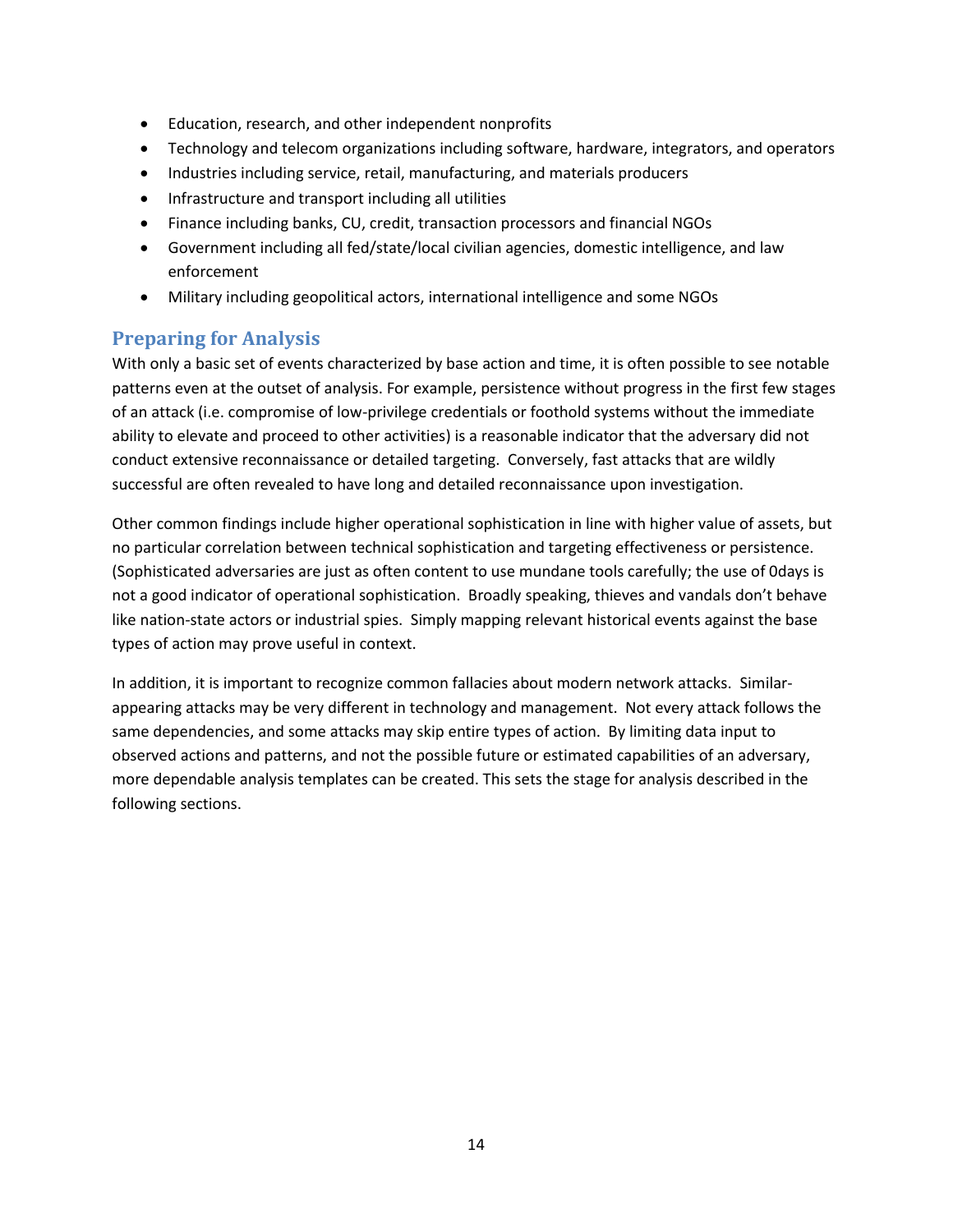### <span id="page-14-0"></span>**III. Genome**

With sufficient information, sequences of activity from a common actor or types of adversaries can be detected from "hard markers" and recognized with reasonable confidence. If the adversary is known, actions can be linked and a synopsis of an attack constructed from the attacker's base actions over time.

If the attacker is not obvious or the sequence is incomplete, detected adversarial actions can be categorized, and then associated by common attributes of each action or emergent patterns. Whether or not that association is sufficient to provide attribution or just differentiation from other potential actors, whole or partial sequences can be compared to known historical patterns. Those known patterns often provide useful indicators of where to look for undetected past or future activity.

The analysis of these Threat Sequences is similar in basic ways to genome analysis. Manual "sequence walking" and a variety of automated sequence mapping techniques (gratefully borrowed from genetic researchers with harder tasks than ours) may be used to sequentially compare an unfolding event to a series of fully-defined historical patterns, or even to perform such processes in parallel to address great volumes of data.

The genome analogy appears to hold through various methods of estimating or projecting the unseen parts of a sequence based on the observable fragments. With a library of threat sequences assembled, significant patterns can be isolated, adjacent or isolated ones identified, and when an alert triggers for a pattern, the detection thresholds for related or "chained" ones may be lowered for a period of time.

### **Constructing and Using Threat Sequences**

What indicates that an intruder's activity is lateral movement versus compromise of another machine, or what differentiates compromise of network devices from concealment? What can we do with a series of well-defined threat sequences? Can the results be visualized or presented in a way that improves the speed and accuracy of human understanding? The test of any tool's improvement is how well it performs in real-world conditions.

#### Setting Up and Using Detection Metrics

Indicators or inputs have to be defined for each base type of action. Most host intrusion detection systems, for example, have rules and alert thresholds for events on a host, and when those criteria are satisfied they send an alert that could signify Foothold or Acquire Target depending on the nature of the host. Likewise the logs from border firewalls and analytics from web applications may provide a baseline from which Reconnaissance may be derived, and internal security log analytics servers may be used to spot sensors or logs that have been tampered with, indicating Conceal & Maintain actions.

The matrix of available controls is different in every enterprise. To set up controls and metrics for detection, the environment owners should take an inventory of the available controls, and review their applicability to each base type of action. For the purpose of characterizing an adversary, focus should remain on the output of detective controls, or the status of controls intended to deny an adversary's actions. (Remediation and self-help such as items in the the DoD action matrix are outside our scope.)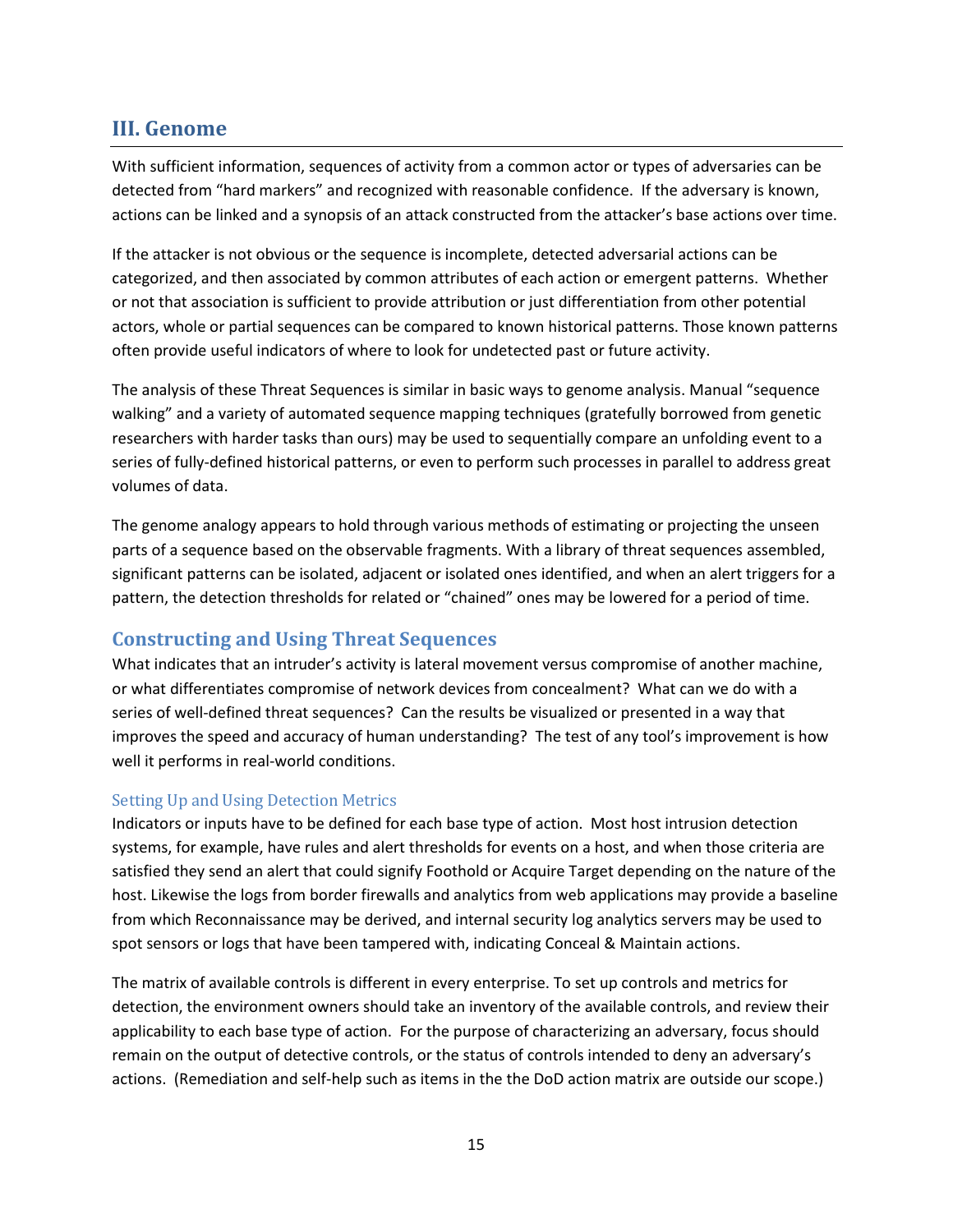The desired result is a mapping or matrix of one or more detective or preventive controls for each base type of action. This mapping may be refined by identifying specific alerts, combinations of alerts from multiple sources, or correlated events that differentiate between actions. For example, Acquire Control might be indicated by a NIDS alert about moderate anomalies on an internal network combined with a series of HIDS alerts on specific machines, but the same NIDS alert combined with directory logs showing unusual connection attempts might indicate Lateral Movement.

To move from malware detection to behavioral recognition, we have to establish what constitutes "normal" over a sufficiently long period of time to account for normal variations in the rhythm of business. Only then can we begin to recognize the behaviors that don't belong, and more specifically, the behaviors that would seem normal if only they were being performed in another context, against other assets, or in another pattern of time or movement.

### Finding Recognizable Patterns in Common Sequences

With a good baseline in hand, data from past intrusions or other security events can be used to build a library of known Threat Sequences. As noted earlier, it may be useful to consider a Threat Sequence as a signals-driven construct, in contrast to the intelligence-driven process of the Kill Chain whereby actors and a chain of dependencies are identified: It is perfectly acceptable to dump all known activity from all known sources into a database, and to correlate common and extended attributes to find emergent patterns.

The dataset may be too large to directly detect Reconnaissance activities through deep analysis of public web server logs for a large enterprise, and following signatures for the use of specific attack tools or malware is often useless in tracking a skilled adversary. However, if the logs and alerts are correlated by base type of action, one can recognize more serious events by adjacent activity in a Threat Sequence. For example, anomalous account use may be understood differently if it is connected to a preceding malware alert on a machine associated with that account (a foothold or lateral movement) and a subsequent lack of normal update behavior (acquire control or conceal) regardless of the specific signatures for those events.

### **Visualizing and Understanding Threat Sequences**

Nice graphics are not required for a deep understanding of data. However, in any situation where there are stressed humans subject to adversarial action and pressed to make decisions, any tools that aid understanding and response are of great utility. We aim to improve the detection and understanding of attack patterns so that the appropriate course of action can be selected faster and more accurately.

A recurring example specific to large knowledge-driven enterprises is the ability to differentiate between a less-serious incident with a smash-and-grab goal of monetary theft, and the more-serious intruder intent on doing significant damage or appropriating high-value assets, and remaining resident. One technique for visualization is presented in the earlier paper "Threat Behavior: Attackers & Patterns," which shows the divergent behavior of thieves and vandals, versus the behavior of industrial spies and nation-state adversaries. (In that paper and the middle example below, the timeline for Entry, Foothold, and Lateral Movement is often much longer for the former types of adversary than the latter.)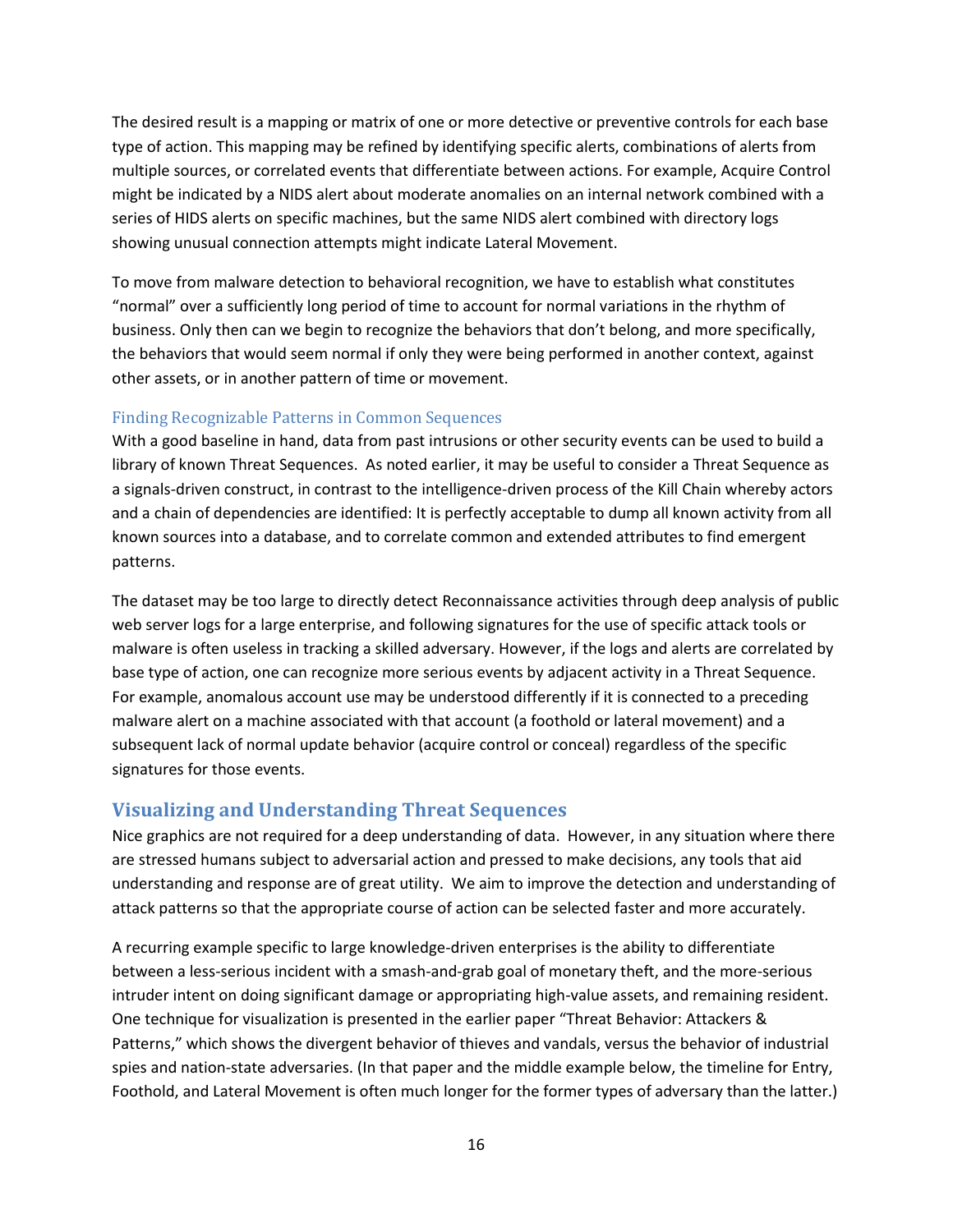Three approaches to usage and visualization are shown:

- Simple sequencing to characterize a maneuver or single attack
- Differentiating between complex attacks with threat sequences over time
- Advanced sequencing to recognize campaigns or multiple actors

### Simple Sequencing to Characterize a Maneuver or Single Attack

For truly simple intrusions, defining common patterns is left as an exercise for the reader. The Common Attack Pattern Enumeration and Classification model is excellent for characterizing an adversary that has only one tool; where the attack is basically synonymous with a malware definition, it can help identify and quickly respond to repeats, copycats, and variants. An instance of the Cyber Kill Chain may also be used to characterize attacks with simple toolset and linear dependencies to an objective; its focus on intelligence is suitable for deep analysis of actions on vulnerabilities and network defense. In common military parlance, these intrusions can be thought of as comparable to the formal definition of "maneuver."



**Figure 4. A simple sequence of actions in a security incident.**

Representing a simple attack or maneuver with the Threat Sequence model's extended base types of action, together with the sources of alerts and other notifications, may be useful to get a basic handle on what happened during an incident. In cases where a control may have failed or not provided adequate information to inform responders about what was transpiring, this can be used to support remediation and longer-term technical mitigation.

### Differentiating Between Complex Attacks with Threat Sequences

The patterns of activity for more sophisticated actors can often be recognized by commonality of targets, but the Threat Sequence model's introduction of time as a pervasive attribute, and a moredetailed set of base types of action, provides an easier method for recognizing and differentiating between major types of attackers. This "attack curve" form of the Threat Sequence model shown in Figure 5 can be manually generated from limited data, and still provide substantive utility in recognition.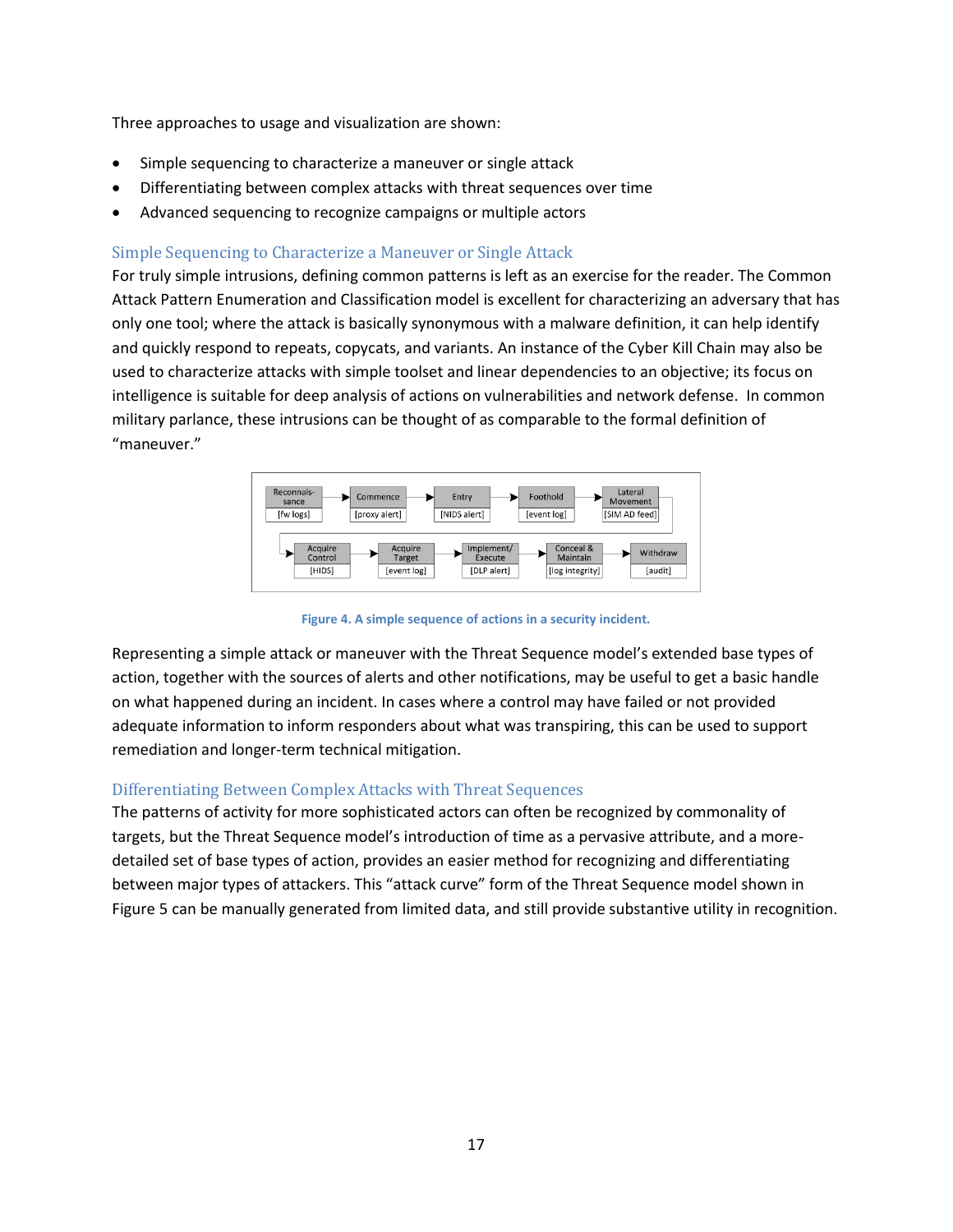

**Figure 5. An "attack curve" visualization of a Threat Sequence.**

In Figure 5, the Threat Sequence of a sophisticated adversary's actions are mapped over time. In the background, a pattern showing the aggregate typical behavior of vandals or credit card thieves is shown. The contrast makes it clear that the foreground example is different; it fits the typical behavior for industrial spies and nation-state actors, which are often a serious threat to high-value information and basic control over an environment. By introducing time and making it an integral part of the Threat Sequence, similar alerts over different periods can indicate very different types of adversaries, and often one can often differentiate between them within the first few base actions of the Threat Sequence.

### Advanced Sequencing to Recognize Campaigns or Multiple Actors

The limitations of source data are significant and often disappointing. For example, with present technology it is much harder to qualify certain alerts as signifying Lateral Movement of an adversary, versus a properly authorized privileged user who happens to be doing something new. In addition, sophisticated actors may have teams of people (which doesn't make for pretty line graphs as in the previous example), and the cessation of certain forms of activity may be as informative as others' presence. To address this, large-scale automation can be leveraged, with sophisticated methods for correlating sequence fragments and for visualization.

For example, in Figure 6, concurrent activities signifying Reconnaissance or Commencement of an attack may not be particularly interesting in a noisy environment, but if several stop all in parallel, it may signify the success of a lower-profile activity (likely ignored or filtered) in an adjacent or dependent category of action. By using known patterns or templates for Threat Sequences, significant actions below the detection threshold may be found by lowering alert thresholds for a specific time period and focusing on data sources applicable to missing fragments based on historical or known Threat Sequence patterns. Such queries might otherwise be computationally infeasible, or swamp security administrators with useless data.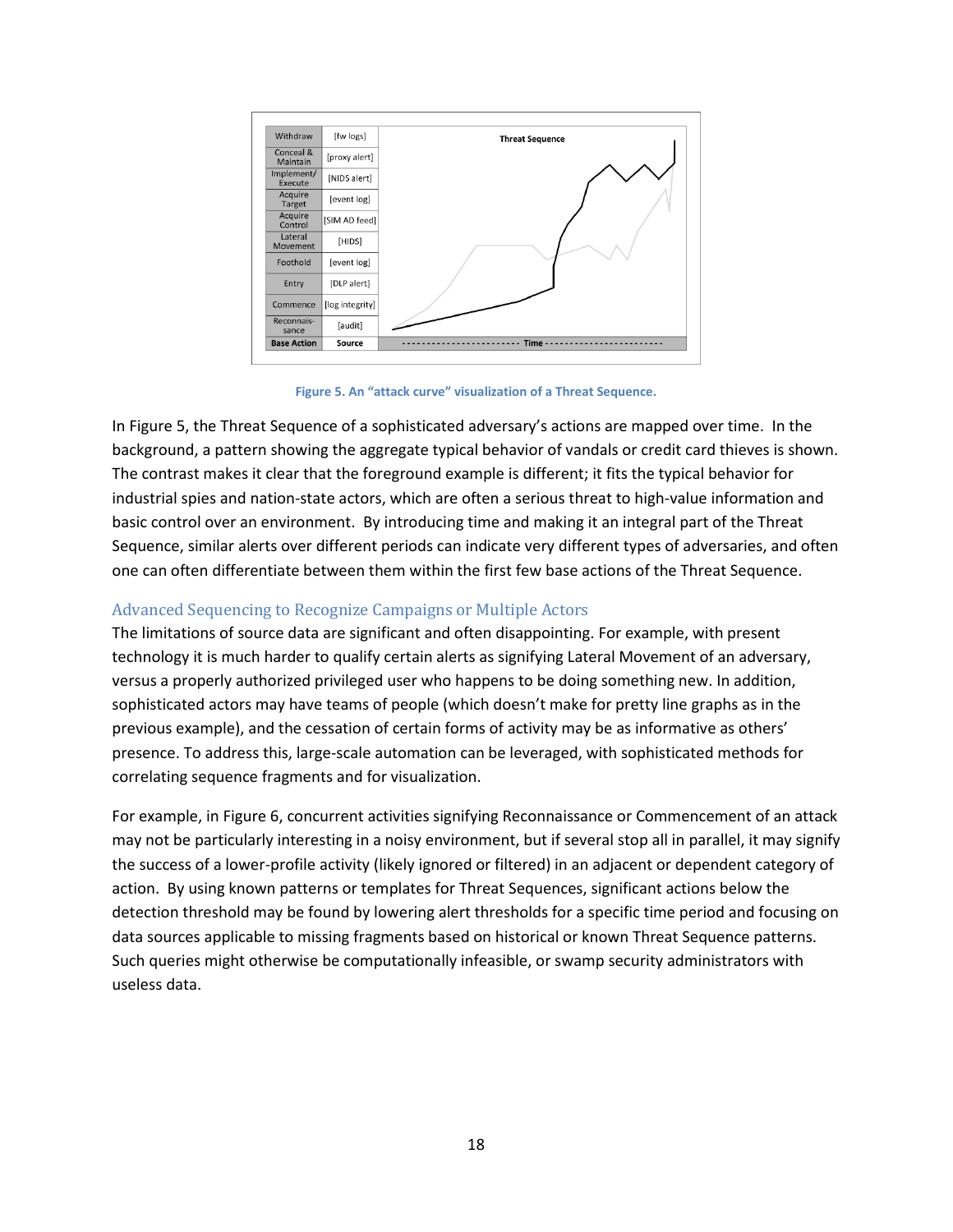

**Figure 6. A source-mapped Threat Sequence against a background of other detected activity.**

In addition, this sort of correlation and visualization may make it easier to differentiate between multiple actors by connecting related and dependent actions, such that sophisticated but subtle adversaries may be identified even against a noisy background. For example, the lower right of Figure 6 shows a cluster of alerts typical of a large network on the receiving end of Anonymous' ire, or that of any other large cluster of individual actors. This might, and often does, distract analysts from a smaller but more advanced threat. While such big adversaries may be powerful and destructive, an immense but lightly structured crowd is fundamentally different in behavior from small groups of financially motivated attackers, and both are distinctive in comparison to industrial or nation-state actors with specific targets, project managers, and salaried staff.

By embracing "big data" with a hybrid of quantitative data and a sufficiently advanced qualitative approach to finding patterns, we can use hard data from the past to recognize present and likely future events. We can improve our understanding of the data available, and in turn ensure that our security controls align and provide good coverage for the types of activity that cause actual risk.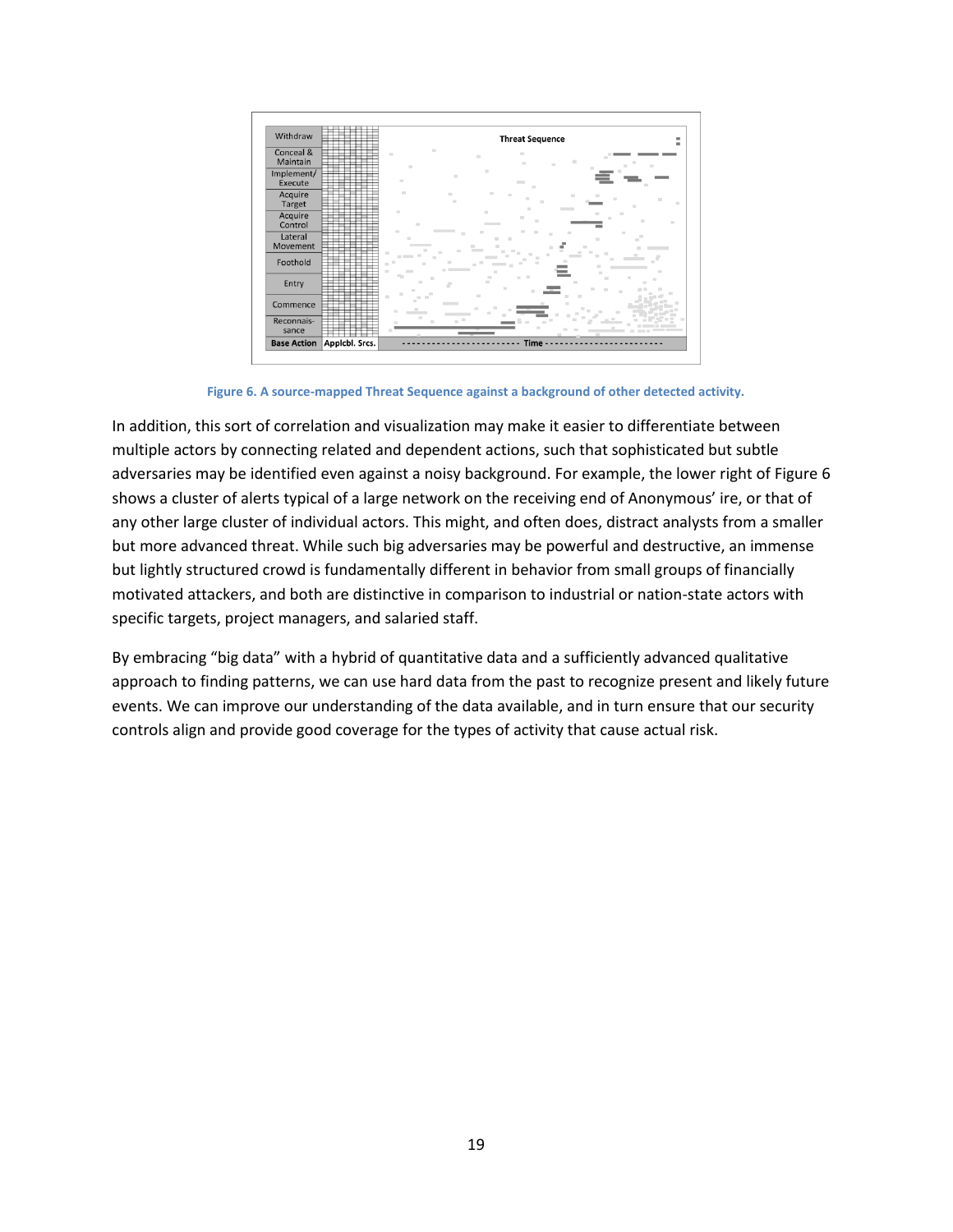### <span id="page-19-0"></span>**IV. Phenome**

Objective data or "hard markers" that indicate the state or sequence of an adversary's actions may in most cases be enough to inform us about patterns or fragments of the adversary's behavior, and match it to known patterns. However, in many cases we are also in a position to observe the expressions of human actors' behavior – observable characteristics that form a parallel "phenome" to the hard markers. There is frequently useful information about apparent human behavior in the transition between each base type of action, such as the number, repetition, parallelism, and persistence. Those behavioral "soft markers" can help to predict missing pieces of the same attack patterns, improve our confidence in pattern matching, and differentiate between groups of actors with similar tooling and goals.

### **Origins and Goals**

### Phenome

Although the term causes consternation among some genetic researchers, "phenotype" is the result of an entity's interaction and state within its environment, resulting in observable characteristics. Often attributed to Francis Galton (a cousin of Charles Darwin) who opened a "Anthropometric Laboratory" in the early 1880's, this approach recognized that genes were not deterministic in the real world. Environmental influences, actions of others, disease, vaccinations, immediate history, and other factors tended to obscure direct measurement of genetic attributes by observation. Complicating matters is that certain inherent traits may be ineffective or turn off in certain environments – a pattern that is directly analogous to malware and tools on related but not identical platforms.

Measurement of externally observable traits may sometimes be more effective and expedient than the extra time and effort required to quantify or even to qualify inherent traits. That an adversary's tool contains code derived from Stuxnet may be only a curiosity, while the adversary's repetitive behavior focusing on a particular difficult target may disclose critical information about subsequent activity.

### Differentiation not Attribution

Although this model does not address specific attribution of attacks, these additional behavioral indicators can be used to refine differentiation between clusters of activity, and provides another method to find serious adversaries in otherwise-distracting background noise. Our focus on differentiation is a current end-goal; although the material later in this section uses examples of specific countries or groups, we do not attempt to attribute activities to named entities in this model . Attribution based on these soft markers is directly addressed in recent work from Char Sample, whose ideas and shared information were a major factor in this portion of the model.

### **Data Sources for Observable Expressions of Behavior**

Two actors attempting the same attack, even with similar tools, goals and timeframe, may still differ in their approach due to cultural and organizational differences between the two. One may prefer a long period of reconnaissance followed by a quick intrusion and short period of concealment because the cost of detection is perceived as high, while the other may prefer a longer period of persistence in the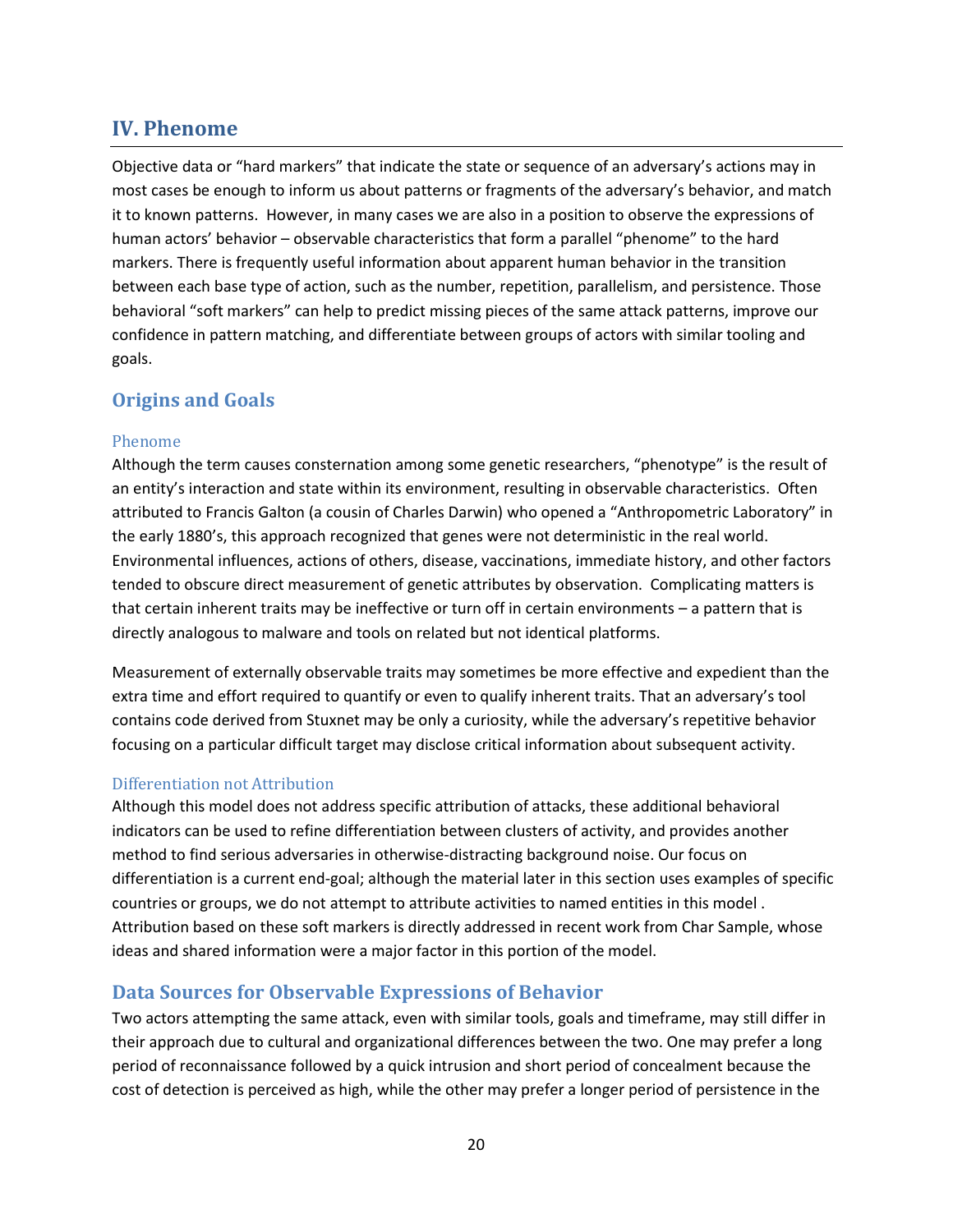end stage because attribution is perceived as low risk, or even desirable after the major activities are completed. These variations in observable expression may have a cultural basis, an organizational basis, or a combination of the two. These are still measurable, though some switching of gears is necessary.

### Back to McRaven's Principles

In his case studies on sophisticated military operations, McRaven called out six observable principles that he found to be present in all significant and successful operations – simplicity, security, repetition, surprise, speed, and purpose. Many of these "Six Principles of Special Operations" are key indicators of attacks that reached RS50 quickly and subsequently succeeded, and often manifest in fairly specific, measurable ways. In addition, McRaven's Relative Superiority graph visualizations, which were the basis for much of our early work, are meant to show them.

The key concept is that these attributes are relevant to the actions of sophisticated adversaries. McRaven noted that when any one of them was substantively absent, the operation or maneuver invariably failed to some degree. Likewise, types of action and transitions between types of action that must always be present for success of an online attack are of particular interest to us, as they are more likely to be present in the activities of the more competent and determined adversary. If there is some pattern more common to serious attackers and ignored by less-sophisticated ones, we want to focus on it.

### Observational Sources

Data sources for observable behavioral attributes include many of the same attributes McRaven looked for in special operations. In the actions of sophisticated adversaries we can observe simplicity of direct action, management, apparently preceding action (planning and/or duration), contingencies, use of surprise, speed, evidence of group activity, timing around holidays, evident creativity in problem-solving, and many more. However, McRaven again cites the necessity of certain attributes, but does not suggest a metric.

Geert Hofestede, then an IBM researcher, gathered extensive social survey data from IBM employees in the late 1960s, and spent a large amount of time in the early 1970s looking for emergent patterns in the data from more than 117,000 people across 40 countries. At the time, this was the largest such effort at social metrics. In subsequent years, Hofstede continued the work at IBM and elsewhere, expanding the cross-national database and combining it with the work of others to cover surveys from more than a million people across 93 countries.

From this work, six indicators have survived years of analysis as behavioral indicators of culture. That is to say, people consistently behave in certain ways when making decisions or evaluating situations, and they are measureable in ways that show consistency within cultures and dissimilarity between them. As our interest is in differentiation, these metrics are of strong interest to us. Hofstede notes that this is not the same thing as being able to identify an individual person and attribute their culture or nationality – such as identifying an American by his or her actions alone – and in fact he has objected to such efforts in the past. However, we're content to borrow just the metrics tested over decades to show statistically significant differentiation.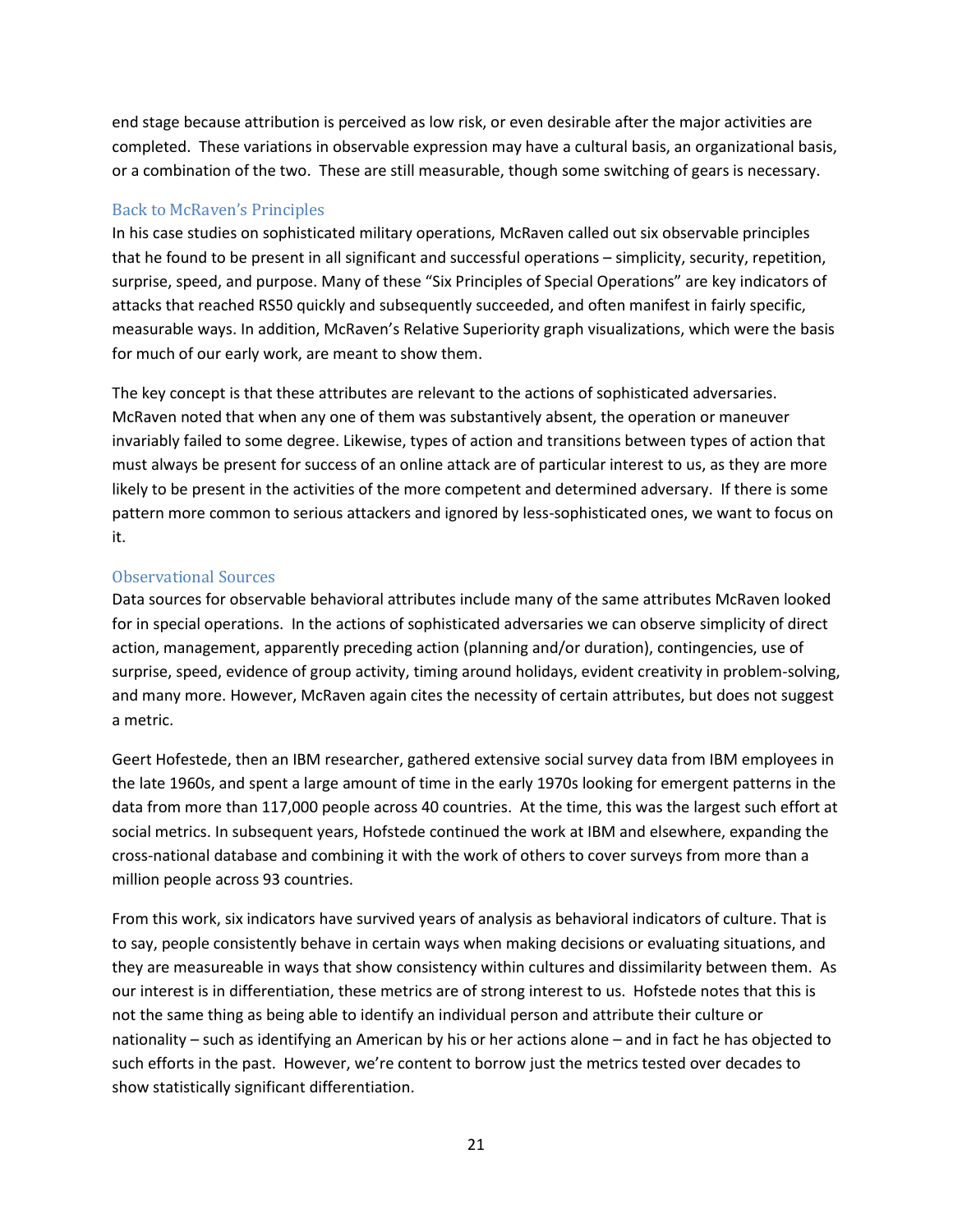### **Social and Cultural Behavior Metrics**

Cultural values may map poorly to individual actors, but the work from Hofstede, Bond, Minkov, and others show that the value metrics are useful as firm underpinnings and observable markers for how people act within groups, or in comparison to other groups.

### Cultural Dimensions

The six cultural dimensions identified by Hofstede and affiliated researchers are:

- Power Distance Index (PDI)
- Uncertainty Avoidance Index (UAI)
- Individualism vs collectivism (IDV)
- Aggression (masculinity) (MAS)
- Long-term vs short-term orientation (LTO)
- Indulgence vs restraint (IVR)

Detailed descriptions of these indices can be found in Hofstede's "Cultural Dimensions" and related texts. In it he details the process by which the metrics were derived and gives exhaustive details and examples of the traits. The end result is a series of tables that show the "6 dimensions" metrics by country. A few of these are shown in the following example (including one country's score where there was not enough data):

| <b>Country</b> | <b>PDI</b> | <b>IDV</b> | <b>MAS</b> | <b>UAI</b> | <b>LTO</b> | <b>IVR</b> |
|----------------|------------|------------|------------|------------|------------|------------|
| Argentina      | 49         | 46         | 56         | 86         | 20         | 62         |
| Australia      | 36         | 90         | 61         | 51         | 21         | 71         |
| Austria        | 11         | 55         | 79         | 70         | 60         | 63         |
| Canada         | 39         | 80         | 52         | 48         | 36         | 68         |
| Chile          | 63         | 23         | 28         | 86         | 31         | 68         |
| Colombia       | 67         | 13         | 64         | 80         | 13         | 83         |
| India          | 77         | 48         | 56         | 40         | 51         | 26         |
| Indonesia      | 78         | 14         | 46         | 48         | 62         | 38         |
| Iran           | 58         | 41         | 43         | 59         | 14         | 40         |
| Ireland        | 28         | 70         | 68         | 35         | 24         | 65         |
| <b>Israel</b>  | 13         | 54         | 47         | 81         | 38         | #NULL!     |
| Italy          | 50         | 76         | 70         | 75         | 61         | 30         |
| Poland         | 68         | 60         | 64         | 93         | 38         | 29         |
| Sweden         | 31         | 71         | 5          | 29         | 53         | 78         |
| <b>U.S.A.</b>  | 40         | 91         | 62         | 46         | 26         | 68         |
| Venezuela      | 81         | 12         | 73         | 76         | 16         | 100        |
| Vietnam        | 70         | 20         | 40         | 30         | 57         | 35         |

**Figure 7. Sample of the "6 Dimensions" data originating from Hofstede's research**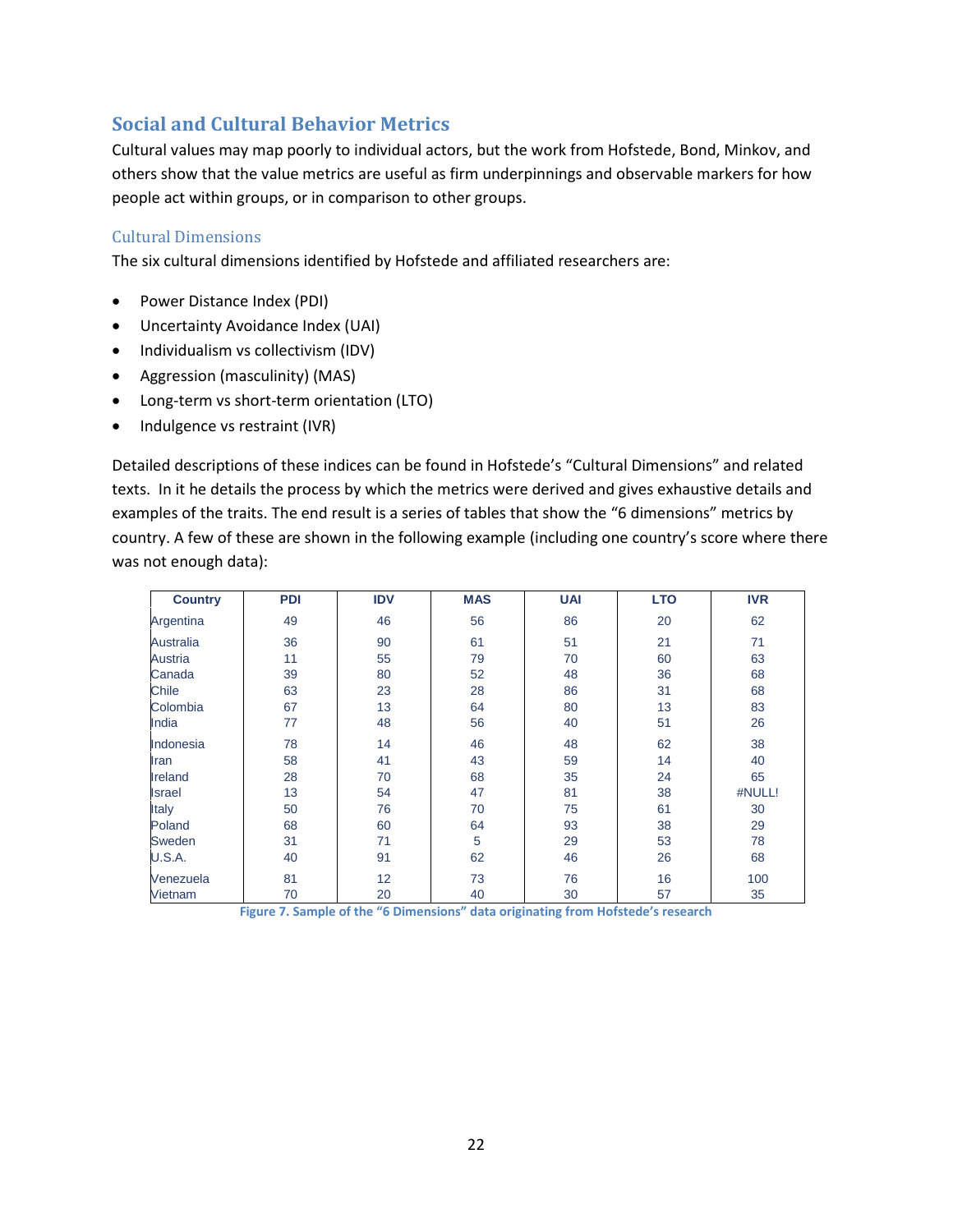#### Differentiation by Cultural Dimensions

It follows then if we can map consistently available and observable behaviors to a large and stable database that differentiates between groups, then we ought to map the data we have to the metrics that are available. For example, we map base types of action and transitions between bases in an incident, using qualitative behavioral metrics:

### *Power Distance Index (PDI)*

Do parallel actors take the same actions? Are they using a playbook?

#### *Uncertainty Avoidance Index (UAI)*

Are attackers pragmatic? Do they adapt or keep trying failed attacks?

### *Individualism vs collectivism (IDV)*

Is there an aversion to using "not invented here" tools? Tendency to follow group activity?

### *Aggression (masculinity) (MAS)*

Is there direct reaction to being blocked or removed from a system? Are there markers for ownership or entitlement? Hostility toward remediation?

### *Long-term vs short-term orientation (LTO)*

Is there an investment and intent to stay resident? Active maintenance or observation (not just time in a botnet)?

#### *Indulgence vs restraint (IVR)*

Is there defacement? Flair? A distinctive style or tendency to leave cryptic clues? Announcement of success, or petulance at failure?

A detailed matrix can be developed, with a set of specific or context-setting questions for the six dimensions, for each of the ten base types of action. While some questions are common across multiple types of action, this gives a minimum of roughly 50 qualitative questions – similar in nature to the surveys from which Hofstede drew his original data – from which to measure the behavior of adversaries engaged in an attack. Some examples of evidence for which questions can be drawn include:

- Site defacement is often an impulsive act attackers perform to assert their dominance over a network – until the defacement is taken down. It conforms to the base type Implement / Execute and indicates that the attacker has low Long-Term Orientation and a tendency toward Indulgence over Restraint.
- Some cultures are more aggressive (high-MAS) than others. When detected and thrown off the network by an administrator, some attackers may simply leave, while others may attempt to retaliate.

Our work has shown that a qualitative rating is useful in differentiation. Specifically, a 5-interval metric is used for rating each dimension, where the lowest and highest rating show a distinctive absence or overwhelming presence of an attribute, and a low/medium/high rating is available between the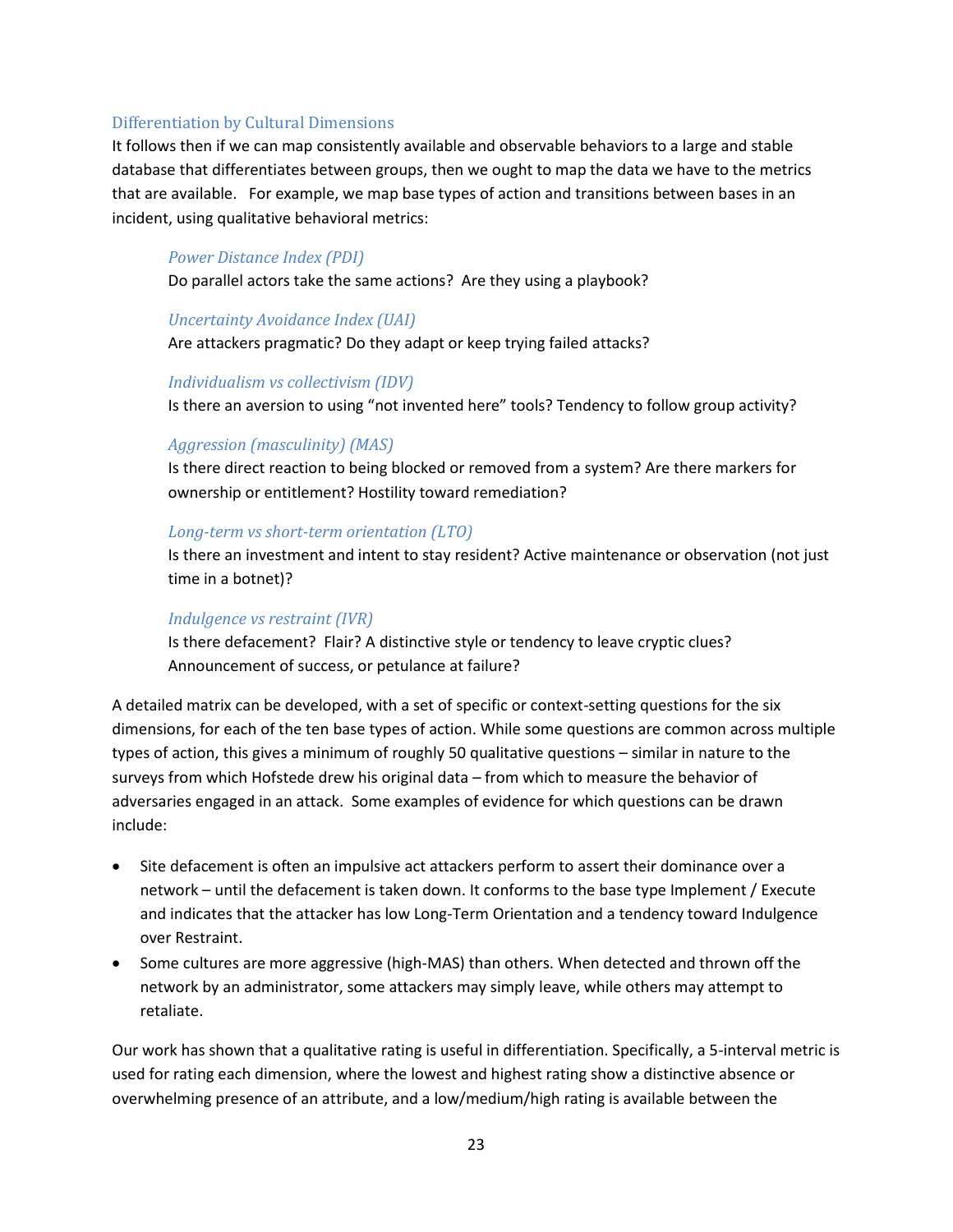extremes. Ratings are measured relative to historical data, which means initial accuracy may not be strong, but improves over time.

A criticism of this approach has been to assert that all computer network attacks are inherently aggressive, with specific power relationships, and other common qualities, meaning that the corresponding metrics are useless. However, this has been shown not to be the case for most activities. In the few cases where an action is inherently matched to one of the dimensions, that single dimension can be excluded. This provides graceful degradation; By excluding inherent behavioral indices from bases where they are expectable, cultural artifacts begin to appear without the entire model falling down.

### Differentiation by Organizational Dimensions

Another criticism of applying the Cultural Dimension data to the problem of online or even kinetic attacks is an assumption that all participants in such attacks are more homogeneous in their behavior as a participant in conflict than their behavior as influenced by culture and environment. While the question is valid, years of research indicate that the metrics persist and the dimensions are measurable even in extreme situations.

Nevertheless, research has been done to quantify observable characteristics that cut across cultures by way of specific organizations. As with cultural measures, some expressions are intrinsic to certain activities; other behaviors indicate specific value systems below the surface. Our pursuit of differentiation between adversaries then comes as close to attribution as we dare: Are attackers free actors? Are they corporate or military? Organizations often express their own corporate cultures in dimensions that can be measured relative to other organizations:

- Means vs goals (results orientation)
- Internally or externally driven (attitude toward customers)
- Easygoing vs strict work discipline (internal structuring)
- Local vs professional (identification)
- Open system vs closed (organization accessibility)
- Employee focus vs work focus (management philosophy)

These factors are the subject of ongoing research, and may provide still further refinement in the ability to differentiate groups of active sophisticated adversaries.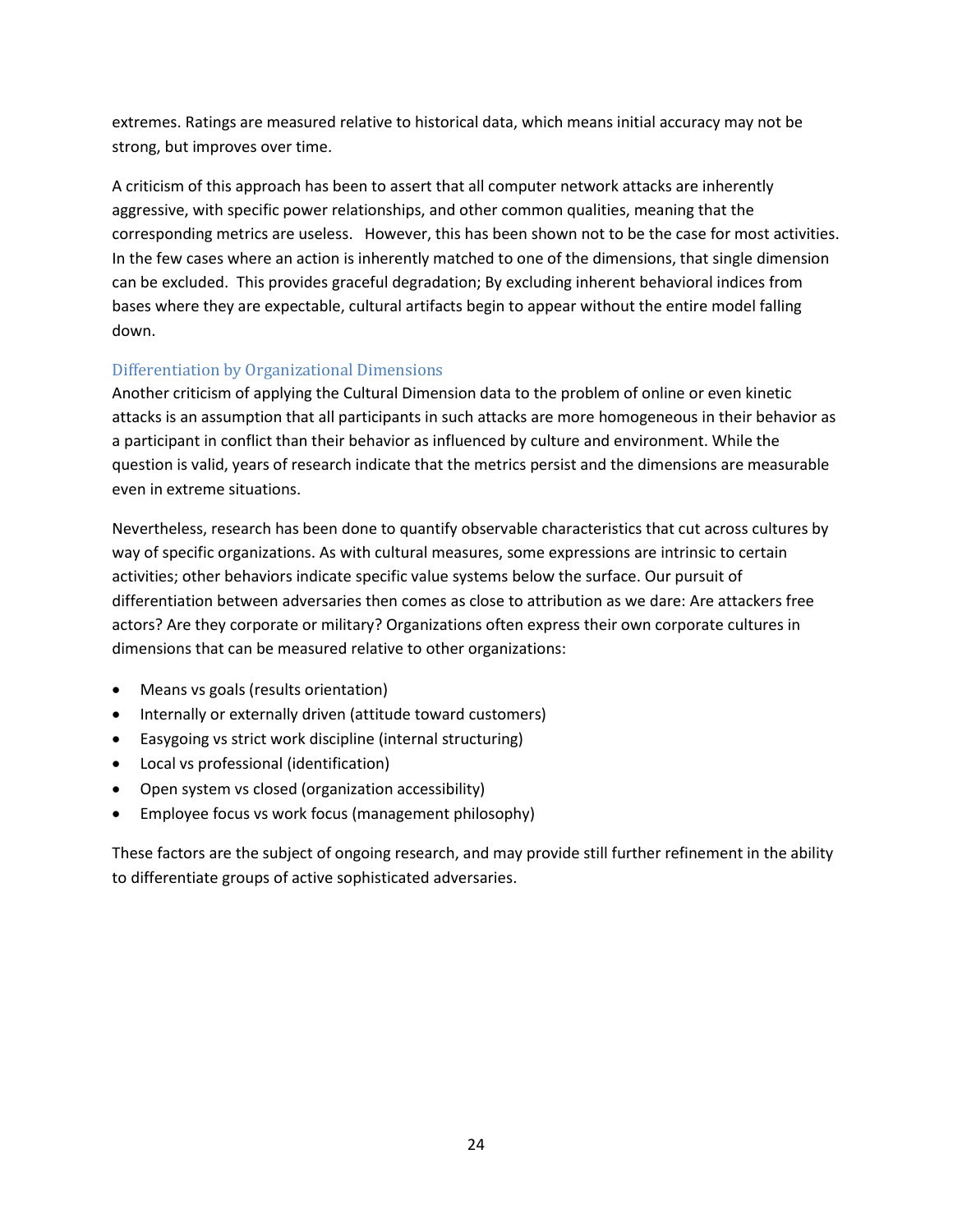# <span id="page-24-0"></span>**Conclusion**

The problem of characterizing serious adversaries in computer network attacks – often referred to as Determined Human Adversaries (DHA) or Advanced Persistent Threat (APT) – is a difficult task, yet an essential one. Modeling their behavior, and tuning the model so that it is useful and accurate enough, is essential for earlier detection, faster response, and potential prevention.

The "Threat Sequence" model allows qualitative characterization and labeling of security events so that they may be normalized and correlated into a coherent whole – bridging the gap between individual signatures or detections to extended attacks involving multiple tools, targets, and modes of activity.

The 10 base types used to construct a threat sequence are labels or categories into which an attacker's actions can be sorted, with sufficient precision to distinctly characterize the attack for analysis, without forcing evaluation against quantitative metrics which may be unavailable or subjectively applied. Fragments of correlated activity can be compared against known whole sequences to potential subsequent actions, or to investigate otherwise-overlooked past activity.

This model for threat analysis stands on the shoulders of giants and contributing friends alike, combining long-standing and proven concepts with recent astute observations to move the problem space from daunting to approachable. This in turn enables practical applications of threat pattern data to deeper analytics and functional defense, and meaningful alignment and improvement of mitigating, detective, and preventive security controls.